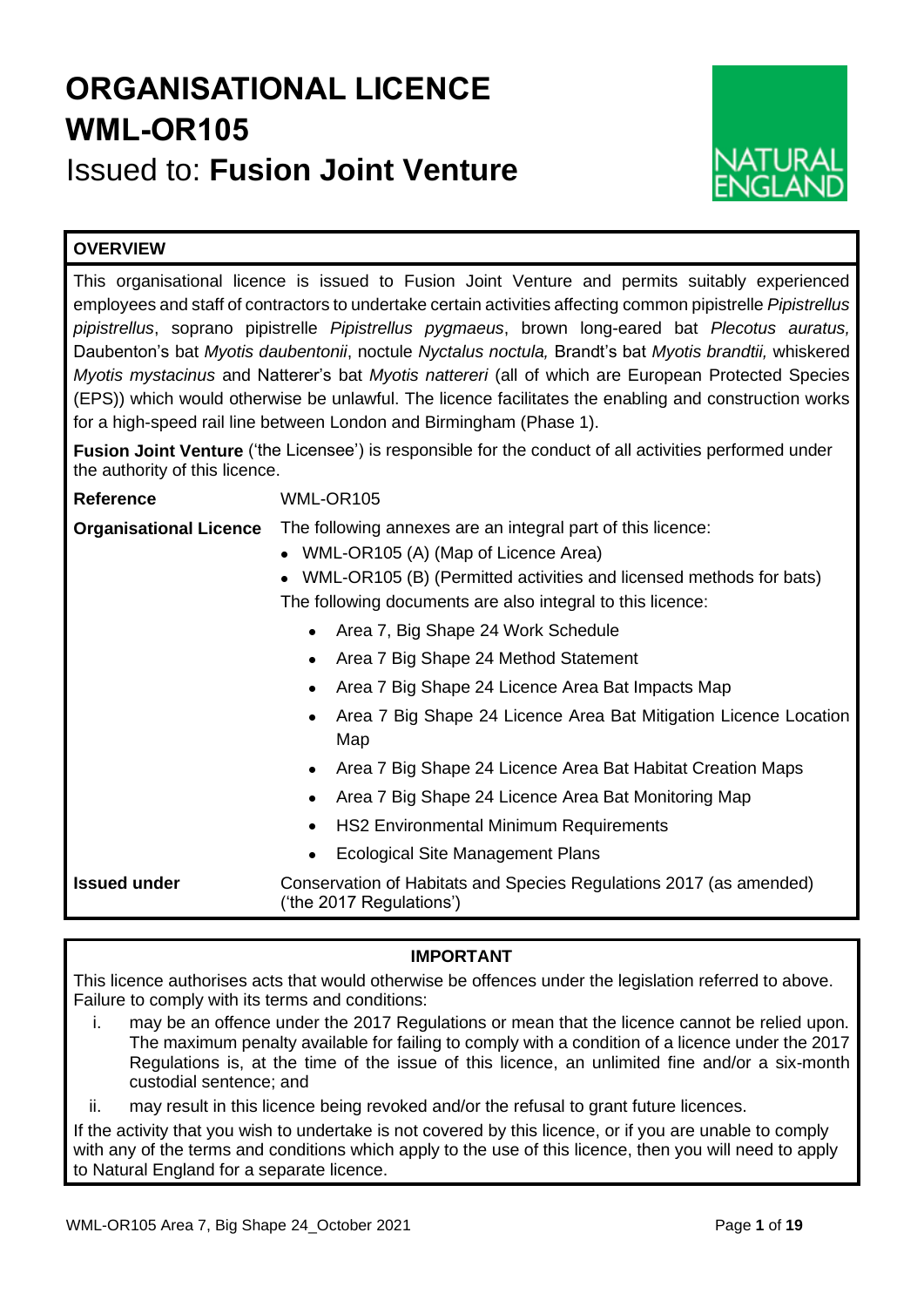This licence is not a consent or assent for the purposes of Part II of the Wildlife and Countryside Act 1981 (as amended) ("the 1981 Act") in respect to Sites of Special Scientific Interest. It is your responsibility to get consent if required (see Information & Advice note c).

Under the Conservation of Habitats and Species Regulations 2017 Natural England has granted this licence to affect affecting common pipistrelle *Pipistrellus pipistrellus*, soprano pipistrelle *Pipistrellus pygmaeus*, brown long-eared bat *Plecotus auratus,* Daubenton's bat *Myotis daubentonii*, noctule *Nyctalus noctula,* Brandt's bat *Myotis brandtii,* whiskered *Myotis mystacinus* and Natterer's bat *Myotis nattereri,* for the purpose of:

**Imperative reasons of overriding public interest including those of a social or economic nature and beneficial consequences of primary importance for the environment, under regulation 55(2)(e) of the 2017 Regulations, being satisfied that as regards the purpose specified in this licence that there is no satisfactory alternative and that the actions authorised will not be detrimental to the maintenance of the populations of the species concerned at a favourable conservation status in their natural range.**

to: **Fusion Joint Venture** (hereafter referred to as the "**Licensee**") of The Gate House, Gatehouse Way, Aylesbury, Buckinghamshire HP19 8DB.

**To:** Carry out the activities detailed in

• Annex WML–OR105 (B)

Between the dates of: 29<sup>th</sup> October 2021 and 31<sup>st</sup> December 2031

**Project Description:** Licensed activities associated with enabling and construction works for a highspeed rail line between London and Birmingham (Phase 1).

**At:** The Licensed Area shown as a red polygon on the map in Annex WML-OR105 (A).

This licence is granted subject to the Licensee, including its servants and named agents, adhering to:

- the licence terms and conditions specified below and in the Annexes to this licence: and
- the Area 7, Big Shape 24 Area Method Statement, the Area 7, Big Shape 24 Work Schedule, the Area 7, Big Shape 24 Licence Area Bat Impacts Map, the Area 7, Big Shape 24 Licence Area Habitat Creation Maps, and the HS2 Environmental Minimum Requirements.

Terms and requirements that express conditionality are conditions of this licence whether so called or not.

The headings used in this licence and its Annexes are for convenience only and shall have no effect upon the interpretation of this licence or its conditions.

## **DEFINITIONS USED IN THIS LICENCE**

| Accredited Agent(s)     | A suitably trained and experienced person who has been appointed by the<br>Named Ecologist (in accordance with Condition 3) and who is able to carry<br>out work under this licence without the personal supervision of the Named<br>Ecologist.                                                   |
|-------------------------|---------------------------------------------------------------------------------------------------------------------------------------------------------------------------------------------------------------------------------------------------------------------------------------------------|
| <b>Appointed Person</b> | An employee of the Licensee who is nominated to act as a single point of<br>contact for Natural England with regard to this licence and is responsible for<br>overseeing use of the licence, including record keeping, reporting and<br>compliance.                                               |
| Assistant(s)            | A person assisting a Named Ecologist or Accredited Agent who has been<br>appointed by the Named Ecologist (in accordance with Condition 3) and<br>who is only authorised to act under this licence whilst they are under the<br>direct supervision of the Named Ecologist or an Accredited Agent. |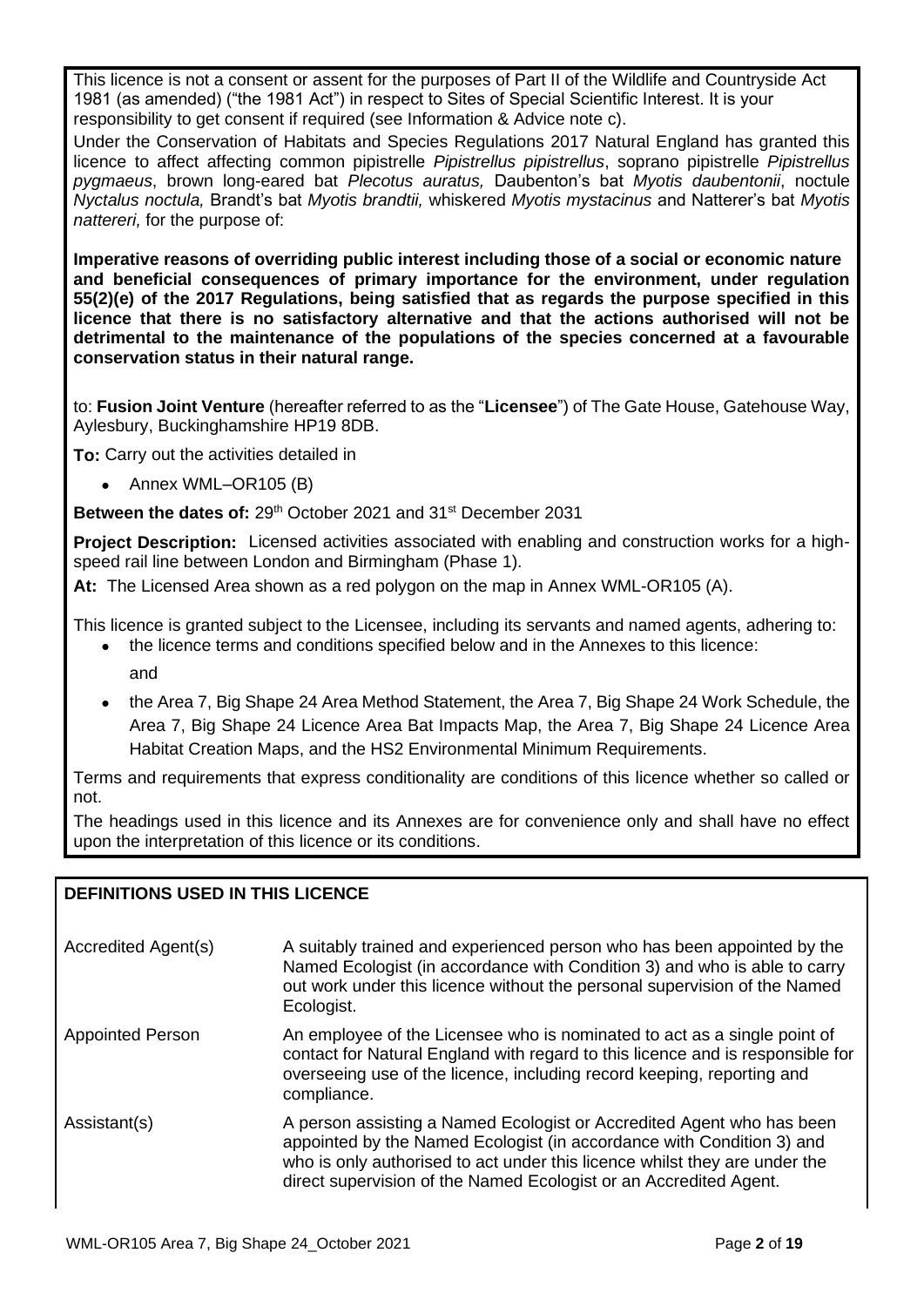HS2 Environmental Minimum Requirements

Ecological Site Management Plans (ESMPs)

The environmental minimum requirements set out the government's high level environmental and sustainability commitments that accompany the High Speed Rail (London - West Midlands) Act 2017.

HS2 Ltd Contractors are required to produce ESMPs for habitat creation areas, designated sites and ancient woodlands, as prescribed by paragraph 4.8.3 of the Environmental Minimum Requirements (EMRs). These plans set out the site-specific control measures for HS2 contractors working within local authorities along the Phase One route.

Licensed Area The area covered by this licence including Area 7, Big Shape 24 Licence Area at SP 51458 48129 shown as a red polygon on the map in Annex WML-OR105(A).

Named Ecologist **being** a professional ecological consultant who has satisfied Natural England that he has the relevant skills, knowledge and experience of the species concerned (or such other person as approved in writing by Natural England) and who is authorised by the Licensee to act on its behalf for the purposes of this licence.

> The map, given reference Figure D Impacts Plan (dated 27 October 2021), of the Licenced Area submitted to Natural England on 28 October 2021, or the latest revised version that has been submitted by the Licensee and

Area 7, Big Shape 24 Licence Area Bat Impacts Map

Area 7, Big Shape 24 Licence Area Bat Mitigation Licence Location Map

Area 7, Big Shape 24 Licence Area Bat Habitat Creation Maps

Area 7, Big Shape 24 Licence Area Bat Monitoring Map

Area 7, Big Shape 24 Method Statement

Area 7, Big Shape 24 Work Schedule

The map of the Licenced Area, given reference C5b Survey Area, dated 24 September 2021 and submitted to Natural England on 01 October 2021, or the latest revised version that has been submitted by the Licensee and approved in writing by Natural England.

The maps, given references Figure E3i Location of New Roosting Features (dated 24 September 2021) and E3ii Overall Landscape Planting Plan (dated 24 September 2021) submitted to Natural England on 01 October 2021, or the latest revised version that has been submitted by the Licensee and approved in writing by Natural England.

The map of the Licenced Area, given reference Figure E4 Monitoring of Roosting Features, dated 24 September 2021 and submitted to Natural England on 01 October 2021, or the latest revised version that has been submitted by the Licensee and approved in writing by Natural England.

The method statement for bats at the Licensed Area, submitted to Natural England using template WML-A13.3 (01/19), on 01 October 2021, or the latest revised version that has been submitted by the Licensee and approved in writing by Natural England.

The schedule of works at the Licensed Area, submitted to Natural England dated 28 October 2021 using template WML-A13a-E5a&b, or the latest revised version that has been submitted by the Licensee and approved in writing by Natural England.

References to specific sections, figures or other parts of a document apply to the relevant section, figure or part in the revised and approved version unless otherwise stated.

approved in writing by Natural England.

## **LICENCE CONDITIONS**

## **Who may use this licence**

1. This licence includes Annex WML-OR105 (A) and Annex WML-OR105 (B), which contain additional terms and conditions of use.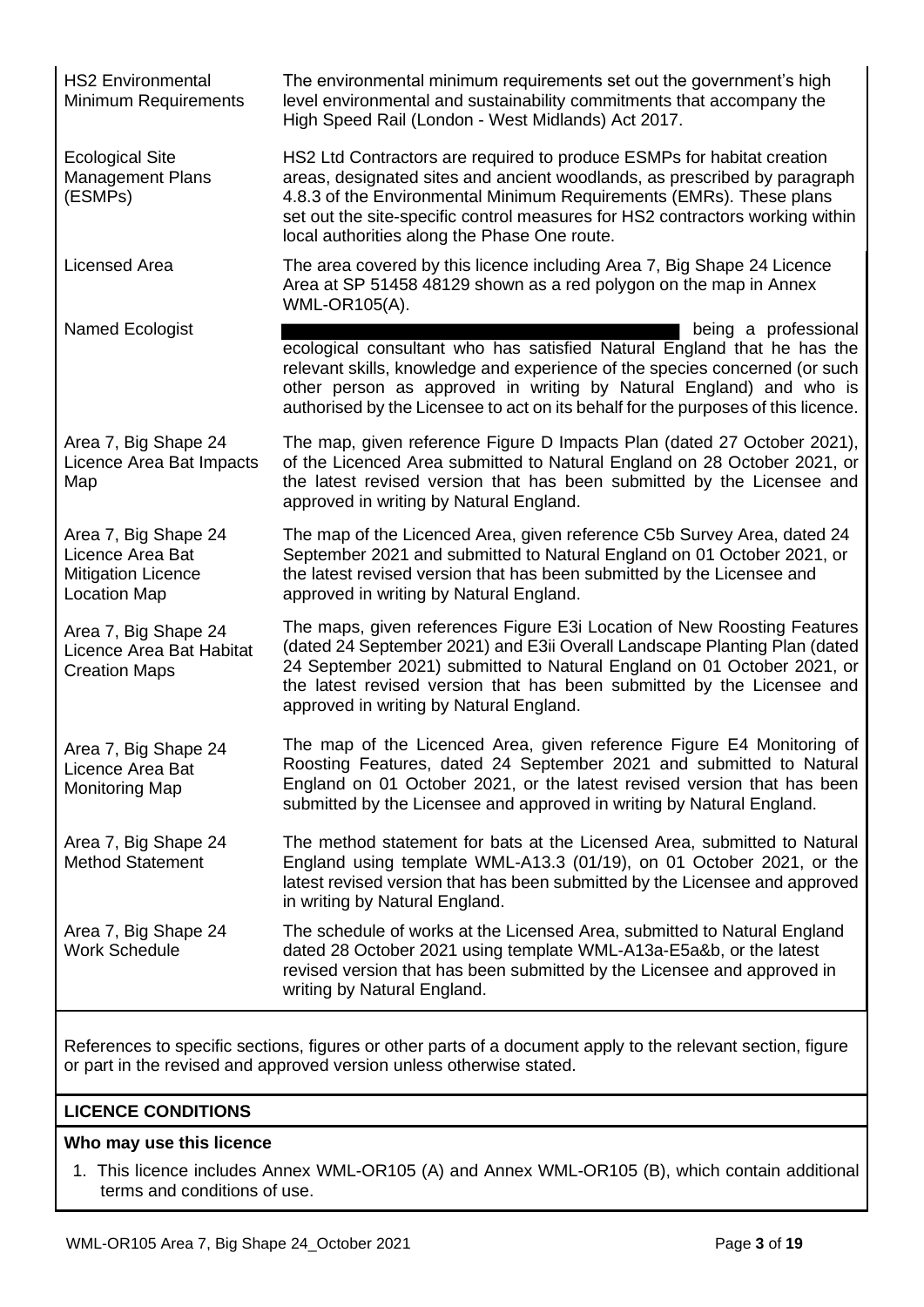## **People authorised to use this licence**

- 2. Licensed activities may only be carried out under this licence by:
	- a. the Named Ecologist;
	- b. Accredited Agents; and
	- c. Assistants.
- 3. An Accredited Agent or Assistant must carry a signed copy of the authorisation letter from the Named Ecologist, appointing them by name for the purpose of this licence, while carrying out licensed activities in the Licensed Area and must produce this authorisation letter to any police or Natural England officer on request.

## **Working under this licence**

- 4. The Licensee has primary responsibility for ensuring that all activities carried out in the Licensed Area comply with the terms and conditions of the licence.
- 5. Before commencing activities under this licence, the Licensee shall nominate an Appointed Person whose details will be provided to Natural England in writing to oversee use of this licence. The Licensee shall promptly update Natural England in writing of a replacement Appointed Person if that person changes.
- 6. The Named Ecologist is responsible for undertaking and/or overseeing the work undertaken in respect of the licensed species. The Named Ecologist is responsible for checking the suitability and competence of any Accredited Agents or Assistants employed in the Licensed Area to undertake the required duties.
- 7. The Licensee and all persons acting under this licence must comply with:
	- a. the terms and conditions of this licence and its Annexes WML–OR105 (A) and WML–OR105 (B); and
	- b. the Area 7, Big Shape 24 Method Statement, Area 7, Big Shape 24 Work Schedule, Area 7, Big Shape 24 Licence Area Location Map, the Area 7, Big Shape 24 Licence Area Bat Impacts Map, the Area 7, Big Shape 24 Licence Area Work Bat Habitat Creation Maps, and the Area 7, Big Shape 24 Licence Area Bat Monitoring Map; and
	- c. HS2 Environmental Minimum Requirements.
- 8. If there are conflicts or inconsistencies between commitments in the documents in condition 7(b) and the terms and conditions of this licence and its annexes, the licence and annexes will prevail. Any other conflicts or inconsistencies between the documents in condition 7(b) will be interpreted on a precautionary basis to ensure the protection of bats.
- 9. While engaged in licensed activities, the Licensee shall make a copy of the licence and its Annexes available for inspection on each site in the Licensed Area where the activities are taking place and shall produce it on demand to any constable or an officer of Natural England.
- 10. All reasonable precautions must be taken to ensure that unnecessary suffering and harm to the species covered by this licence is avoided.

### **Where the licence may be used**

11. This licence may only be used within the Licensed Area and for the activities specified in Annex WML– OR105 (B).

## **Surveying and Monitoring**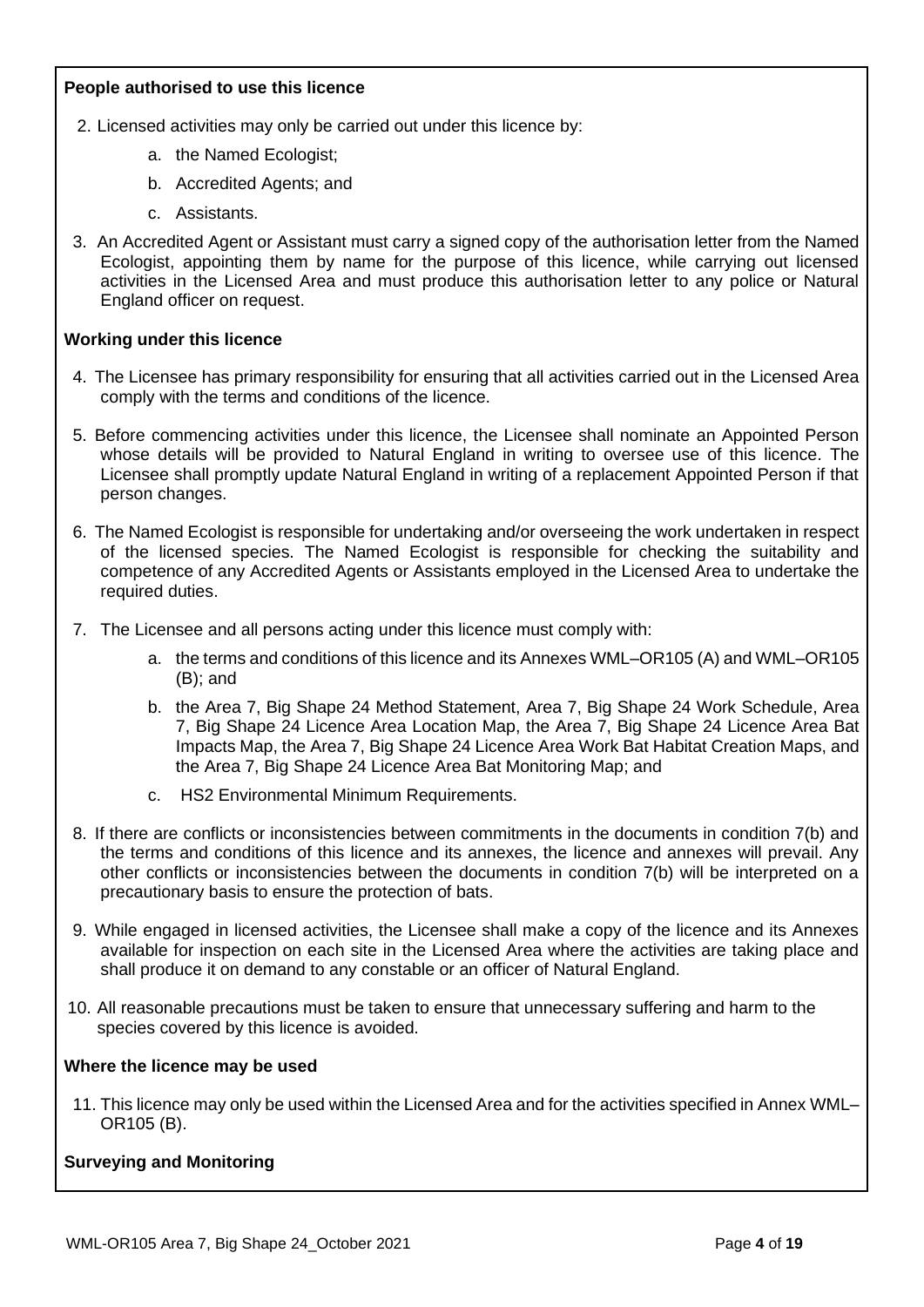- 12. Pre-work surveys must be appropriately resourced and undertaken at suitable times and in accordance with Annex WML-OR105 (B).
- 13. Monitoring must be undertaken in accordance with section E4.2 of the Area 7, Big Shape 24 Method Statement (see definition above). Any relevant amendments to monitoring will be agreed with Natural England through a licence modification request and the Strategy will be reviewed before the end of the licence.

## **Recording and reporting requirements**

- 14.The Licensee must maintain a record of all bat-related activities carried out under the authority of this licence necessary for reporting to Natural England, including (as a minimum):
	- a) a list of all persons authorised to act under the licence and in what capacity (i.e. Accredited Agent or Assistant);
	- b) any action undertaken under this licence;
	- c) any mitigation or compensation provision;
	- d) any surveying and monitoring conducted;
	- e) any dead or injured bat found in the Licensed Area; and
	- f) any incidents or reports of activities in breach of this licence, including details of steps taken, and any disciplinary, remedial or corrective action.

These records are to be kept until two years after the final licensed action is undertaken and are to be made available for inspection by Natural England at any reasonable time.

- 15.Survey and monitoring records for bats must be submitted to the Local Biological Record Centre and to the relevant national recording scheme (or National Biodiversity Network (NBN) Atlas if there is no appropriate scheme) every other year.
- 16. An annual report of activities conducted under this licence must be sent by the Licensee to Natural England (at the address given below) for the first reporting year of 29 October 2021 – 31 December 2021 and submitted by 14 January 2022, and thereafter by 14 January for each subsequent reporting year of 01 January – 31 December, even if the licence is not used.
- 17.The long-term Mitigation, Monitoring and Management of the site will be reviewed after 8 years.

## **Future management**

18. All ESMPs applicable to the Licensed Area, or any part of it, must be updated to include the bat specific habitat management, maintenance and monitoring by or on behalf of the Licensee before the 30<sup>th</sup> April 2022, or prior to required actions and in line with the licensing requirements of the Area 7, Big Shape 24 Method Statement (see definition above). The Licensee shall ensure compliance with the requirements of all ESMPs applicable to the Licensed Area, or any part of it, for the full period of the licence and will consult with Natural England in relation to any amendment or proposed amendment to any such ESMP.

## **Licence compliance**

19. For the purpose of ascertaining whether the conditions of this licence are being, or have been, complied with, the Licensee, the Named Ecologist and each Accredited Agent, Appointed Person and Assistant shall permit an officer of Natural England reasonable access to land where operations are being undertaken under this licence. Officers of Natural England shall also be permitted to be present during any operations carried out under the authority of this licence. Any such officer of Natural England may be required to produce his/her identification on demand and will be permitted to be accompanied by such persons as he/she considers necessary for the purpose of the visit. The Named Ecologist and each Accredited Agent, Appointed Person and Assistant shall give all reasonable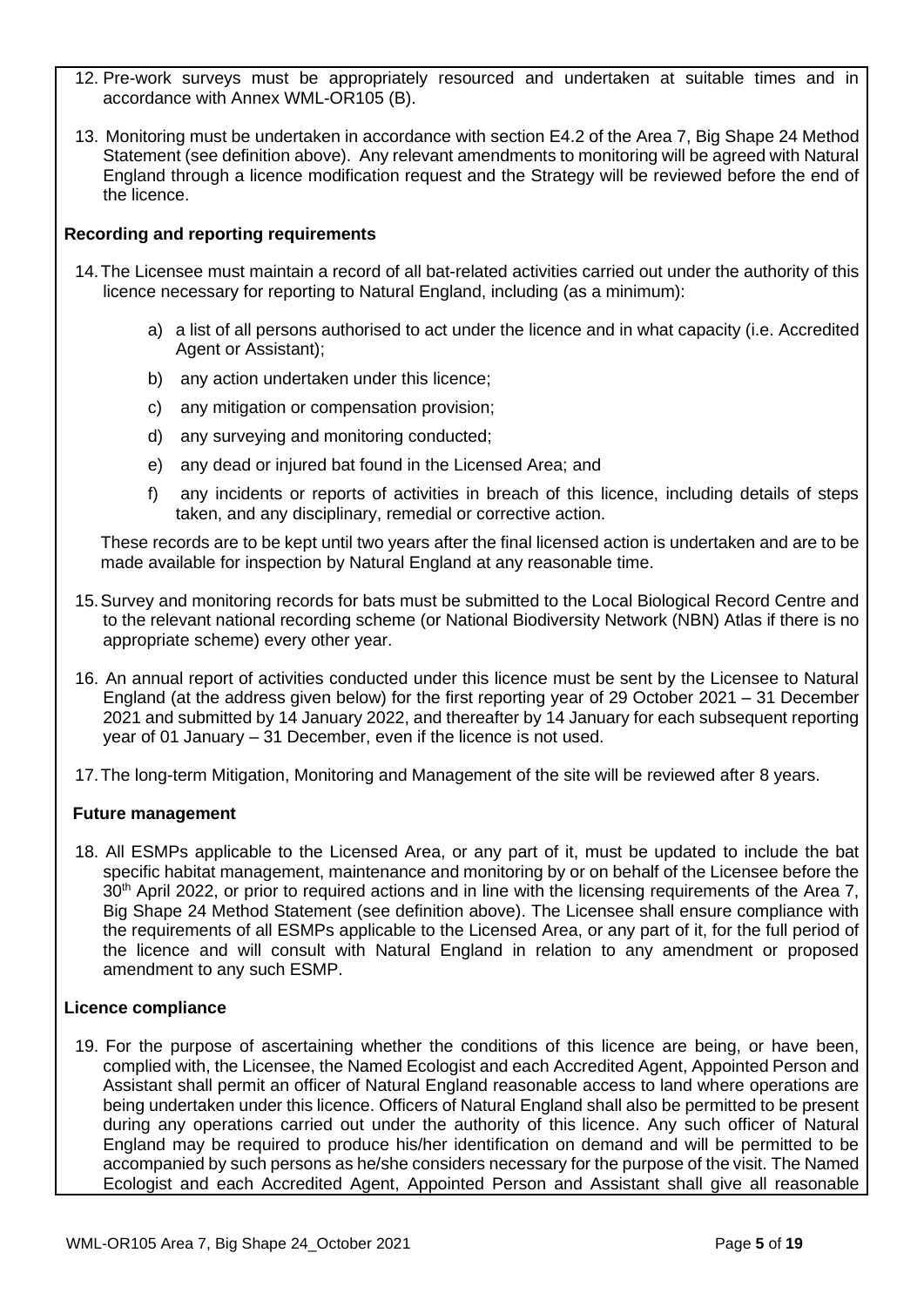assistance to an officerof Natural England and any persons accompanying him/her.

- 20.Failure to comply with the terms and conditions of this licence (including the recording and reporting requirements) will, by default, render this licence null and void and it may not be relied upon until such time that Natural England confirms in writing that its use may resume.
- 21. Natural England must be informed of all breaches to this licence within 48 hours of the Licensee becoming aware of a breach occurring. Unless advised otherwise by Natural England, the Licensee must take the necessary steps to address any breaches or poor practice identified as soon as practicable.
- 22. Persons acting under this licence must abide by the following disease risk management precautions to minimise the risk of accidentally transmitting the virus that causes COVID-19 from people to captive or wild mammals:
	- a. Anyone showing symptoms of COVID-19 or living with someone showing symptoms of COVID-19, or who has been in contact with someone with COVID-19, must not undertake any licensed activities.
	- b. Limit close proximity, including handling of mammals, to where this is necessary to carry out the licensed activity.
	- c. Disposable gloves and a face covering must be worn when handling, and if you are in close proximity to, any mammal.
	- d. Good hygiene practices must be followed including hand washing with soap and/or hand sanitising (with 70% alcohol-based sanitiser), before and after close proximity to or handling mammals, their food and/or associated supplies.
	- e. All equipment used for handling and transporting, or coming into contact with mammals, must be cleaned and disinfected before and after use. Any non-disposable gloves that have been used for mammal handling, and face coverings, must be washed between uses. Any products used to clean and disinfect equipment must be safe for use where there could be contact with animals, and used at an effective and safe dilution rate (see 'Information and Advice Note' o).
	- f. At all times, you must follow the latest government guidance on COVID-19 that is in force and in place at the time that the licensed activity is being carried out.

In this context, 'close proximity' between people and mammals means being in the same room or vehicle, or within 2 m outdoors.

Issued by and on behalf of Natural England on 29th October 2021

## **INFORMATION AND ADVICE**

- a. Any requests for information in a licence will be considered under the Environmental Information Regulations 2004 and the Freedom of Information Act 2000 as appropriate.
- b. The licence may be modified, extended, terminated or revoked at any time by Natural England or the Secretary of State, but this will not be done unless there are good reasons for doing so.
- c. This licence conveys no authority for actions prohibited by any other legislation. For example, anyone acting under this licence is not exempt from the provisions of Section 28E of the 1981 Act. This means that owners/occupiers are obliged to give notice to Natural England if they propose to carry out an operation likely to damage a Site of Special Scientific Interest (SSSI). To identify SSSIs and the features for which they are designated, refer to www.magic.gov.uk. For further advice or to request consent for an activity please contact the Natural England 'Responsible Officer' for the relevant site(s). Contact details are available from the Natural England Enquiry Service (see below).
- d. No person convicted on or after 1 January 2010 of an offence under the Conservation of Habitats and Species Regulations 2017, the 1981 Act, the Protection of Badgers Act 1992, the Deer Act 1991, the Hunting Act 2004, the Wild Mammals (Protection) Act 1996, the Animal Welfare Act 2006 or the Protection of Animals Act 1911 (all as amended) may use this licence without the permission of Natural England unless, in respect of that offence, either: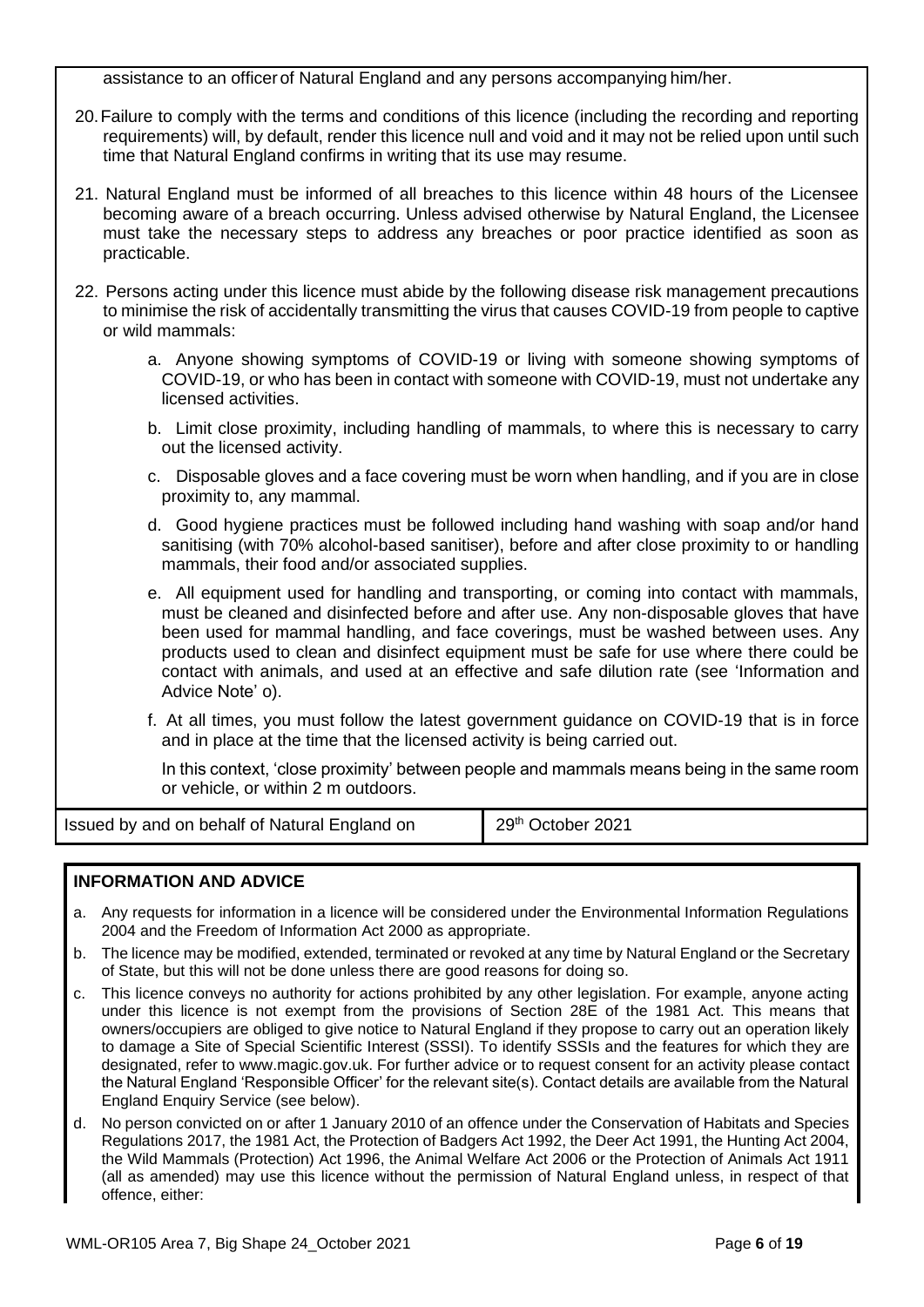- i. they are a rehabilitated person for the purposes of the Rehabilitation of Offenders Act 1974 and their conviction is treated as spent; or
- ii. a court has made an order discharging them absolutely.

Any request to use the licence by a person to whom this note applies will be considered on its merits.

e. The common name or names of species given in the Licence, Annexes, and associated documents are included by way of guidance only; in the event of any dispute or proceedings, it is the scientific name of a species that will be taken into account.

#### **Training requirements**

f. Training must be relevant to the conditions and the activities permitted by the licence and should be undertaken at regular intervals. This should include: identification of European and other protected species, and non-native species relevant to the activities authorised by this licence and signs indicating they may be present; surveying techniques; best practice guidance and reasonable avoidance measures; mitigation techniques and methods, and a working knowledge of the relevant law.

#### **General Welfare Considerations**

- g. Persons acting under this licence may photograph any protected species named in this licence in connection with licensed work provided that this causes no additional disturbance or any other harm.
- h. Under the Animal Welfare Act 2006 it is an offence to cause any unnecessary suffering to an animal under the control of man (section 4). This applies to the treatment of animals (including non-target species) held in nets, traps, etc.

#### **The limits of licences**

- i. Licences permit action only for the purposes specified on that licence.
- j. Licences do not permit actions prohibited under any other legislation (unless it is clearly stated that the licence does), nor do they confer any right of entry upon land.
- k. Unless otherwise stated the provisions of Natural England licences only apply landward of the mean low water mark in England. The Marine Management Organisation is responsible for all licensing seaward of the mean low water mark.
- l. No work shall be carried out under this licence on a National Nature Reserve except with the prior written permission of Natural England's 'SSSI Adviser' for the relevant site(s) (contact details available from Enquiry Service – see below).

#### **Compliance and enforcement**

- m. The Licensee is expected to monitor compliance with the licence and to take action in the event that poor practice and/or non-compliance are identified. A person may be barred from using this licence by Natural England, for example, if that person breaches the conditions of this licence. In these circumstances Natural England will notify the Licensee.
- n. Natural England checks compliance with licences and the attached conditions. Where breaches are identified, these may be subject to enforcement action.

#### **Working during the coronavirus pandemic**

o. 'Safe4' is considered to be an appropriate disinfectant for equipment where there could be contact with animals. This product is considered effective against the virus that causes COVID-19 at a dilution of 1:50.

|                       | <b>Contact details for Natural England</b>                                           | Other useful contacts                                                                                                                                                                                                                                                |  |  |  |
|-----------------------|--------------------------------------------------------------------------------------|----------------------------------------------------------------------------------------------------------------------------------------------------------------------------------------------------------------------------------------------------------------------|--|--|--|
|                       | For licensing enquiries (& Reporting):                                               | <b>Local Record Centres:</b> to find out where your nearest Local                                                                                                                                                                                                    |  |  |  |
|                       | Telephone 020 802 61089                                                              | Record Centre is visit the Association of Local Environmental<br>Record Centres website at: http://www.alerc.org.uk/find-an-                                                                                                                                         |  |  |  |
| Email                 | HS2wildlifelicensing@naturalengland.org.uk                                           | Irc.html                                                                                                                                                                                                                                                             |  |  |  |
| <b>Postal address</b> |                                                                                      |                                                                                                                                                                                                                                                                      |  |  |  |
|                       | Wildlife Licensing, Natural England, Horizon House,<br>Deanery Road, Bristol BS1 5AH | <b>Legislation:</b> to view the full text of the legislation referred to in<br>this licence visit http://www.legislation.gov.uk                                                                                                                                      |  |  |  |
|                       | For other enquiries use the Enquiry Service:                                         | Feedback and Complaints: we welcome and value your<br>compliments, complaints, suggestions and comments about our<br>services. Please see our 'Contact us' section for more details.<br>https://www.gov.uk/government/organisations/natural-<br>england#org-contacts |  |  |  |
| <b>Telephone</b>      | 0300 060 3900                                                                        |                                                                                                                                                                                                                                                                      |  |  |  |
| Email                 | enquiries@naturalengland.org.uk                                                      |                                                                                                                                                                                                                                                                      |  |  |  |
| Web                   | Natural England - GOV.UK                                                             |                                                                                                                                                                                                                                                                      |  |  |  |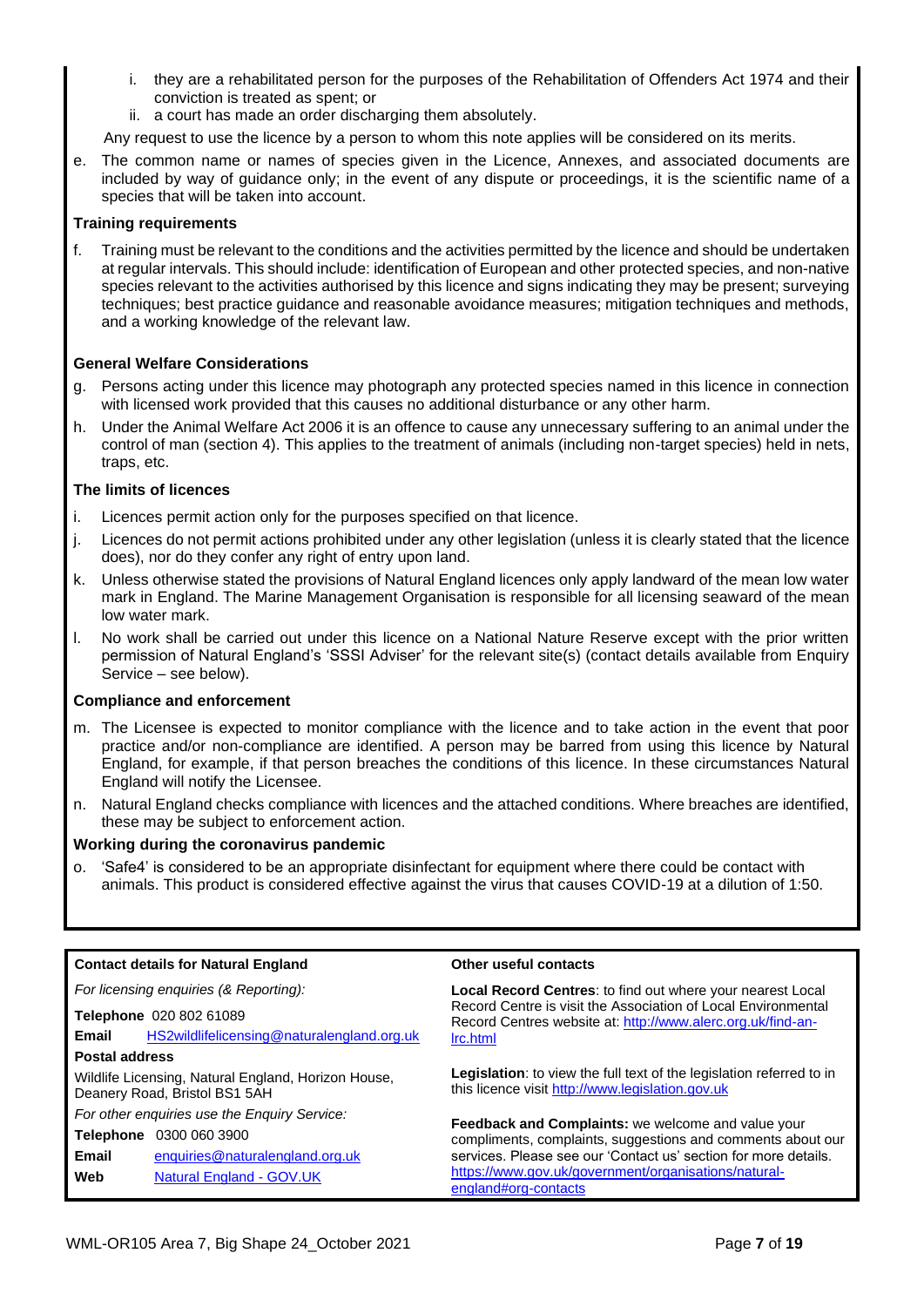#### **Using and Sharing Your Information**



#### **Who is collecting my data?**

The data controller is the Natural England, Foss House, Kings Pool, 1-2 Peasholme Green, York, Y01 7PX. You can contact the Natural England Data Protection Manager at: Natural England, County Hall, Spetchley Road, Worcester, WR5 2NP; foi@naturalengland.org.uk.

Any questions about how we are using your personal data and your associated rights should be sent to the above contact. The Data Protection Officer responsible for monitoring that Natural England is meeting the requirements of the legislation is: Defra group Data Protection Officer, Department for Environment, Food and Rural Affairs, SW Quarter, 2nd floor, Seacole Block, 2 Marsham Street, London SW1P 4DF. DefraGroupDataProtectionOfficer@defra.gsi.gov.uk.

#### **What if my data is being collected and how is it used? What is the legal basis for the processing?**

The information on the licence application form and any supporting material will be used by Natural England to undertake our licensing functions. This will include, but is not limited assessing your application, issuing a licence if applicable, monitoring compliance with licence conditions and collating licence returns and reports. The personal information we will process will include, but is not limited to your name and contact details, customer type and reasons for wanting a licence.

Processing is necessary for the performance of a task carried out in the public interest or in the exercise of official authority vested in the data controller. That task is to conduct the licensing functions as delegated by Defra to Natural England under Part 8 Agreement under section 78 of the Natural Environment and Rural Communities Act 2006

#### **Who will my data be shared with?**

Your personal data may be shared by us with the Department for Food, Environment and Rural Affairs and its executive agencies including the Rural Payments Agency and the Environment Agency. This will be used to monitor and evaluate the effectiveness of our work.

It may also be shared with:

- **Police**
- HS2 Ltd.

We will respect personal privacy, whilst complying with access to information requests to the extent necessary to enable Natural England to comply with its statutory obligations under the Environmental Information Regulations 2004, and the Freedom of Information Act 2000.

#### **If you are relying on my consent to process my data, can I withdraw my consent**?

No, because the processing is not based on consent.

#### **How long will my data be held for?**

Your personal data will be kept by us for 7 years after the expiry of your licence or longer if stated in the licence conditions.

#### **What will happen if I don't provide the data?**

Failure to provide this information will mean that Natural England will not be able process your licence application.

#### **Will my data be used for automated decision-making or profiling?**

The information you provide is not connected with individual decision making (making a decision solely by automated means without any human involvement) or profiling (automated processing of personal data to evaluate certain things about an individual).

#### **Will my data be transferred outside of the EEA?**

The data you provide will not be transferred outside the European Economic Area.

#### **What are my rights?**

A list of your rights under the General Data Protection Regulation, the Data Protection Act 2018, is accessible at: https://ico.org.uk/for-organisations/guide-to-the-general-data-protection-regulation-gdpr/individual-rights/

#### **How do I complain?**

You have the right to lodge a complaint with the ICO (supervisory authority) at any time. Should you wish to exercise that right full details are available at: https://ico.org.uk/for-organisations/guide-to-the-general-data-protection-regulationgdpr/individual-rights/

#### **Natural England's Information Charter can be found here:** https://www.gov.uk/government/organisations/naturalengland/about/personal-information-charter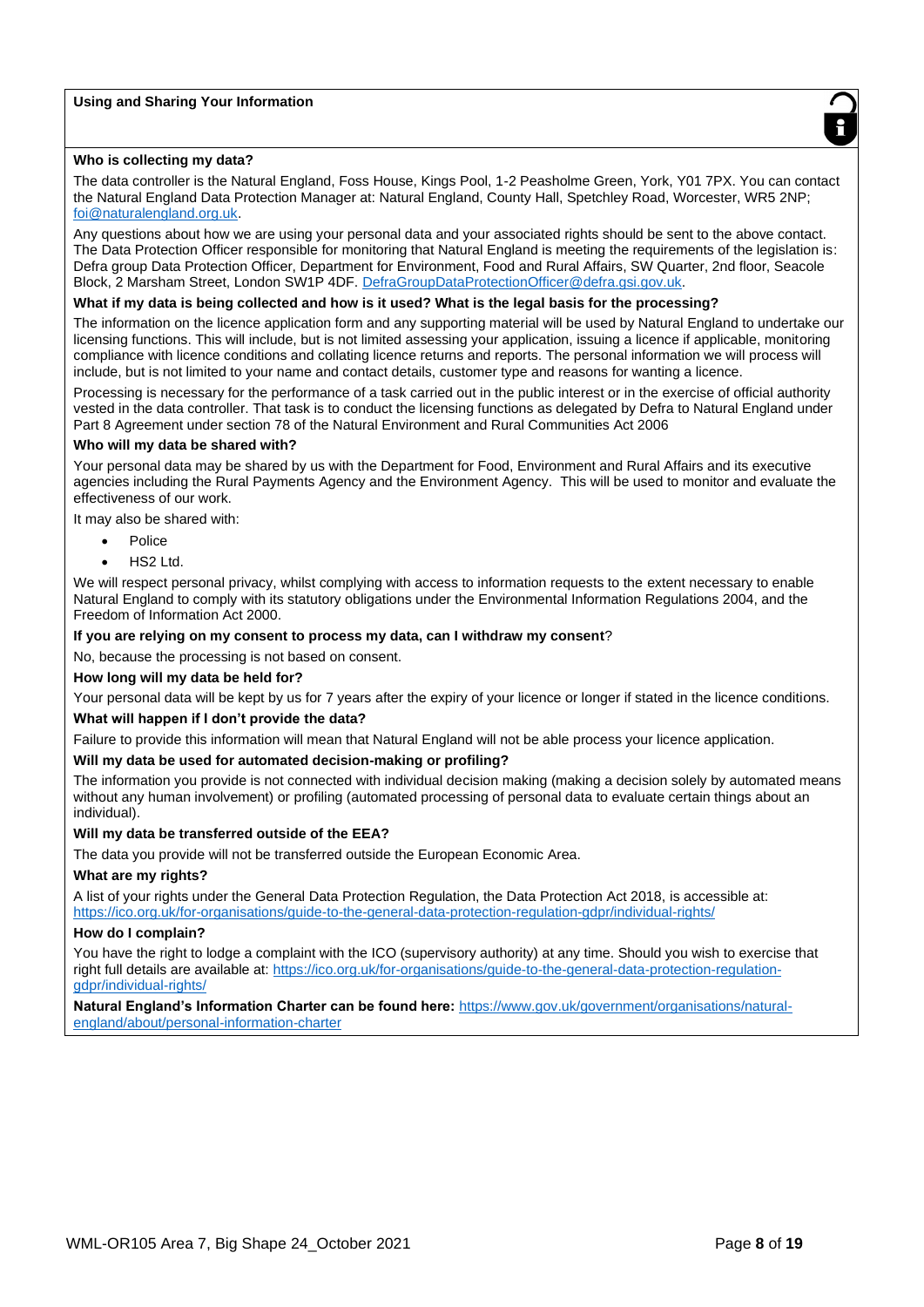



## This Annex defines the boundaries and areas of the Licensed Area – As shown on Figure C5b

WML-OR105 Area 7, Big Shape 24\_October 2021 **Page 9** of **19** Page 9 of 19

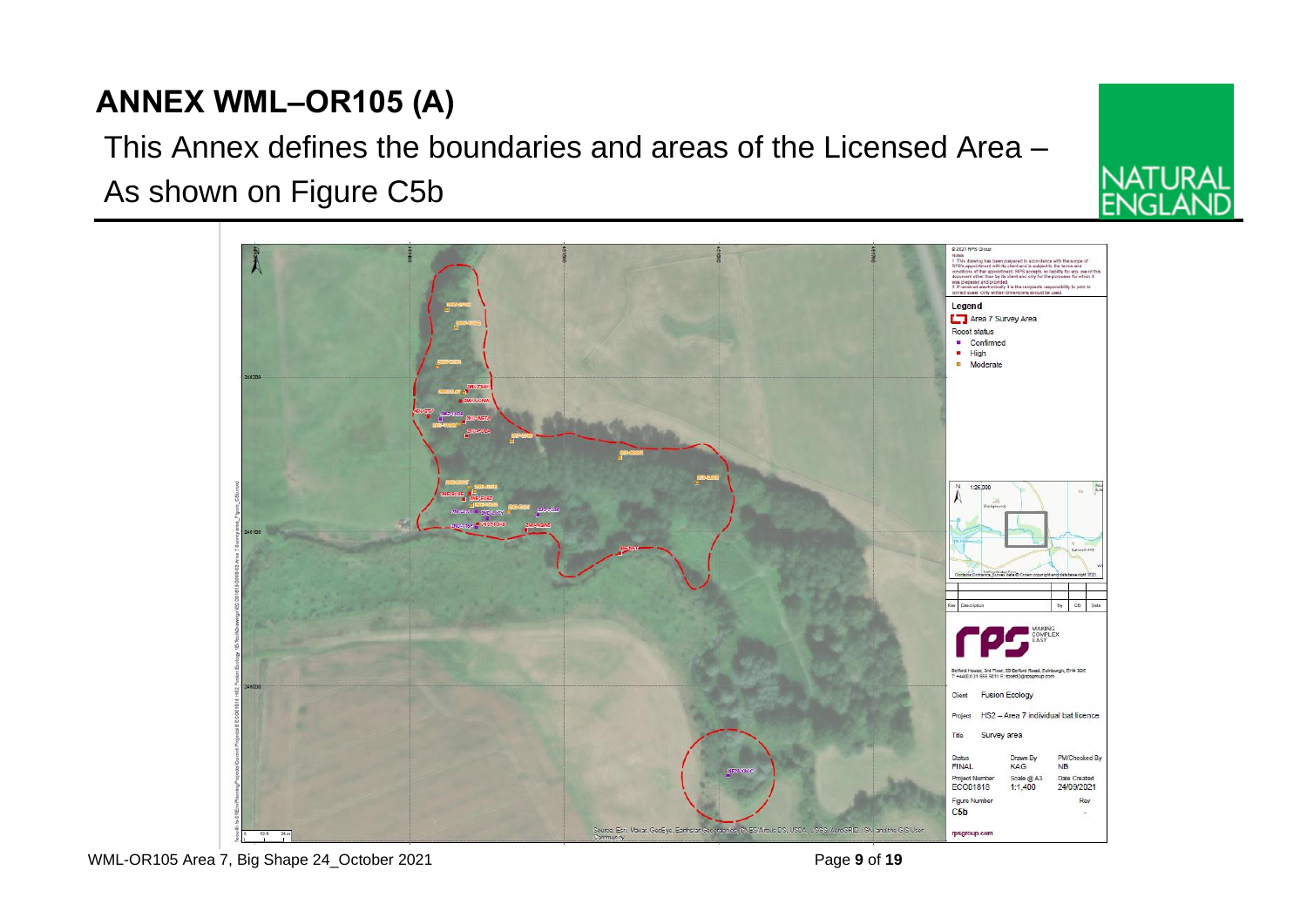## **ANNEX WML–OR105 (B)**

## Permitted activities and licensed methods for bats within the Licensed Area



| <b>OVERVIEW</b>                              |                                                                                                                                                                 |                                                               |                                                                                                                                                                                                                                  |  |  |  |  |  |  |
|----------------------------------------------|-----------------------------------------------------------------------------------------------------------------------------------------------------------------|---------------------------------------------------------------|----------------------------------------------------------------------------------------------------------------------------------------------------------------------------------------------------------------------------------|--|--|--|--|--|--|
|                                              | This Annex specifies the activities and operations affecting bats that are permitted within the Licensed Area and includes relevant conditions.                 |                                                               |                                                                                                                                                                                                                                  |  |  |  |  |  |  |
|                                              | Surveys and inspections for bats in structures or trees identified as having bat roost potential must be undertaken to establish whether bats are present prior |                                                               |                                                                                                                                                                                                                                  |  |  |  |  |  |  |
| licence is present.                          |                                                                                                                                                                 |                                                               | to undertaking structure or tree works. This Annex does not permit works to structures or trees where a species of bat or roost types not covered by this                                                                        |  |  |  |  |  |  |
| <b>Activities permitted</b>                  | Ъ.                                                                                                                                                              | Capture                                                       |                                                                                                                                                                                                                                  |  |  |  |  |  |  |
|                                              |                                                                                                                                                                 |                                                               |                                                                                                                                                                                                                                  |  |  |  |  |  |  |
|                                              | Ш.                                                                                                                                                              | Transport                                                     |                                                                                                                                                                                                                                  |  |  |  |  |  |  |
|                                              | III.                                                                                                                                                            | Disturb                                                       |                                                                                                                                                                                                                                  |  |  |  |  |  |  |
|                                              |                                                                                                                                                                 |                                                               | IV. Damage or destroy the resting places                                                                                                                                                                                         |  |  |  |  |  |  |
|                                              | V.                                                                                                                                                              |                                                               | Damage or destroy breeding places of specified bat species (See Table 1 and Table 2 below).                                                                                                                                      |  |  |  |  |  |  |
|                                              |                                                                                                                                                                 |                                                               | This licence permits activities affecting the following roost types only: Day roosts, Maternity roosts, Swarming site and Mating site (see Definitions at Condition                                                              |  |  |  |  |  |  |
| B26).                                        |                                                                                                                                                                 |                                                               |                                                                                                                                                                                                                                  |  |  |  |  |  |  |
| Purpose(s) for which these activities may be |                                                                                                                                                                 |                                                               | Imperative reasons of overriding public interest including those of a social or economic nature and                                                                                                                              |  |  |  |  |  |  |
| conducted                                    |                                                                                                                                                                 |                                                               | beneficial consequences of primary importance for the environment.                                                                                                                                                               |  |  |  |  |  |  |
| <b>IMPORTANT</b>                             |                                                                                                                                                                 |                                                               |                                                                                                                                                                                                                                  |  |  |  |  |  |  |
|                                              |                                                                                                                                                                 |                                                               | These activities are subject to the terms and conditions set out in the main licence in addition to those in this Annex. All terms and conditions in this Annex must                                                             |  |  |  |  |  |  |
|                                              |                                                                                                                                                                 |                                                               | be fully adhered to whether or not they are identified in Table 1. Terms and conditions that have a particular relevance to an activity are identified in Table 1 for                                                            |  |  |  |  |  |  |
| ease of reference only.                      |                                                                                                                                                                 |                                                               |                                                                                                                                                                                                                                  |  |  |  |  |  |  |
|                                              |                                                                                                                                                                 |                                                               | Definitions in the main licence also apply to this Annex and further definitions specific to this Annex are set out at Conditions B26 and B27.                                                                                   |  |  |  |  |  |  |
|                                              |                                                                                                                                                                 | Interpreting the table of permitted activities and operations |                                                                                                                                                                                                                                  |  |  |  |  |  |  |
|                                              |                                                                                                                                                                 |                                                               | Permitted activities and operations: a brief description of each activity or operation permitted under the licence.                                                                                                              |  |  |  |  |  |  |
|                                              |                                                                                                                                                                 |                                                               | Actions made lawful by this licence: for each activity or operation listed the presence of a corresponding 'X' indicates which acts are made lawful if<br>conducted in accordance with the terms and conditions of this licence. |  |  |  |  |  |  |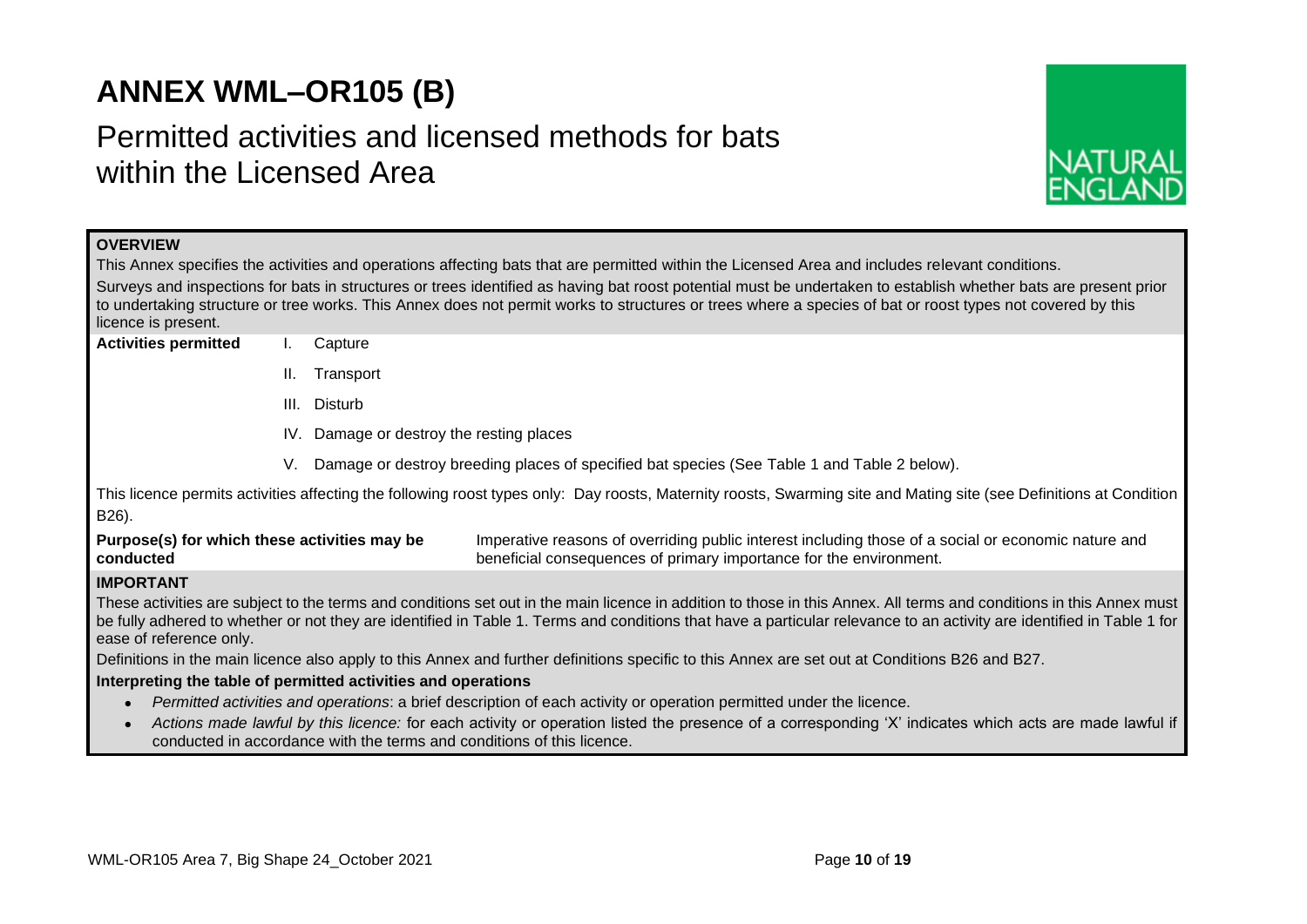| Actions made lawful by this<br>licence                                           |          |                           | <b>Additional</b><br>condition No.<br>especially<br>relevant to the<br>action | <b>Permitted methods</b> | <b>Species</b><br>permitted         |                          |                               |                                                                                                       |                                                                                                                                          |                                                                                    |
|----------------------------------------------------------------------------------|----------|---------------------------|-------------------------------------------------------------------------------|--------------------------|-------------------------------------|--------------------------|-------------------------------|-------------------------------------------------------------------------------------------------------|------------------------------------------------------------------------------------------------------------------------------------------|------------------------------------------------------------------------------------|
| <b>Permitted activities</b><br>and operations                                    | Capture  | Transport                 | <b>Disturb</b>                                                                | Damage<br>resting place  | $\ast$<br>Damage<br>breeding sites* | resting place<br>Destroy | sites*<br>Destroy<br>breeding |                                                                                                       |                                                                                                                                          |                                                                                    |
| Noise, lighting and<br>vibration caused by<br>construction-related<br>activities |          |                           | X                                                                             | X                        | X                                   |                          |                               | B1, B2, B3, B4,<br><b>B10</b>                                                                         | Disturbance by noise,<br>lighting and vibration                                                                                          | Common pipistrelle<br>Soprano pipistrelle<br>Brown long-eared bat*<br>Noctule      |
| Pre-works inspection<br>of structures or trees                                   | $\times$ | $\boldsymbol{\mathsf{X}}$ | $\boldsymbol{\mathsf{X}}$                                                     |                          |                                     |                          |                               | B1, B2, B3, B4,<br>B <sub>5</sub>                                                                     | By hand; Endoscope; Torch<br>illumination; Static hand-<br>held net                                                                      | Daubenton's bat<br>Natterer's bat<br>Brandt's bat                                  |
| Roost loss through<br>structure or tree works                                    | $\times$ | $\boldsymbol{X}$          | X                                                                             |                          |                                     | X                        | X                             | B1, B2, B3, B4,<br>B5, B6, B7, B8,<br>B9, B10, B11,<br>B12, B13, B14,<br>B15, B16, B17,<br><b>B18</b> | Exclusion by one-way door<br>or valve; Permanent<br>exclusion; Destructive<br>Search by Soft Demolition;<br><b>Mechanical Demolition</b> | Whiskered bat<br>* Only those species<br>marked with an asterisk to<br>be included |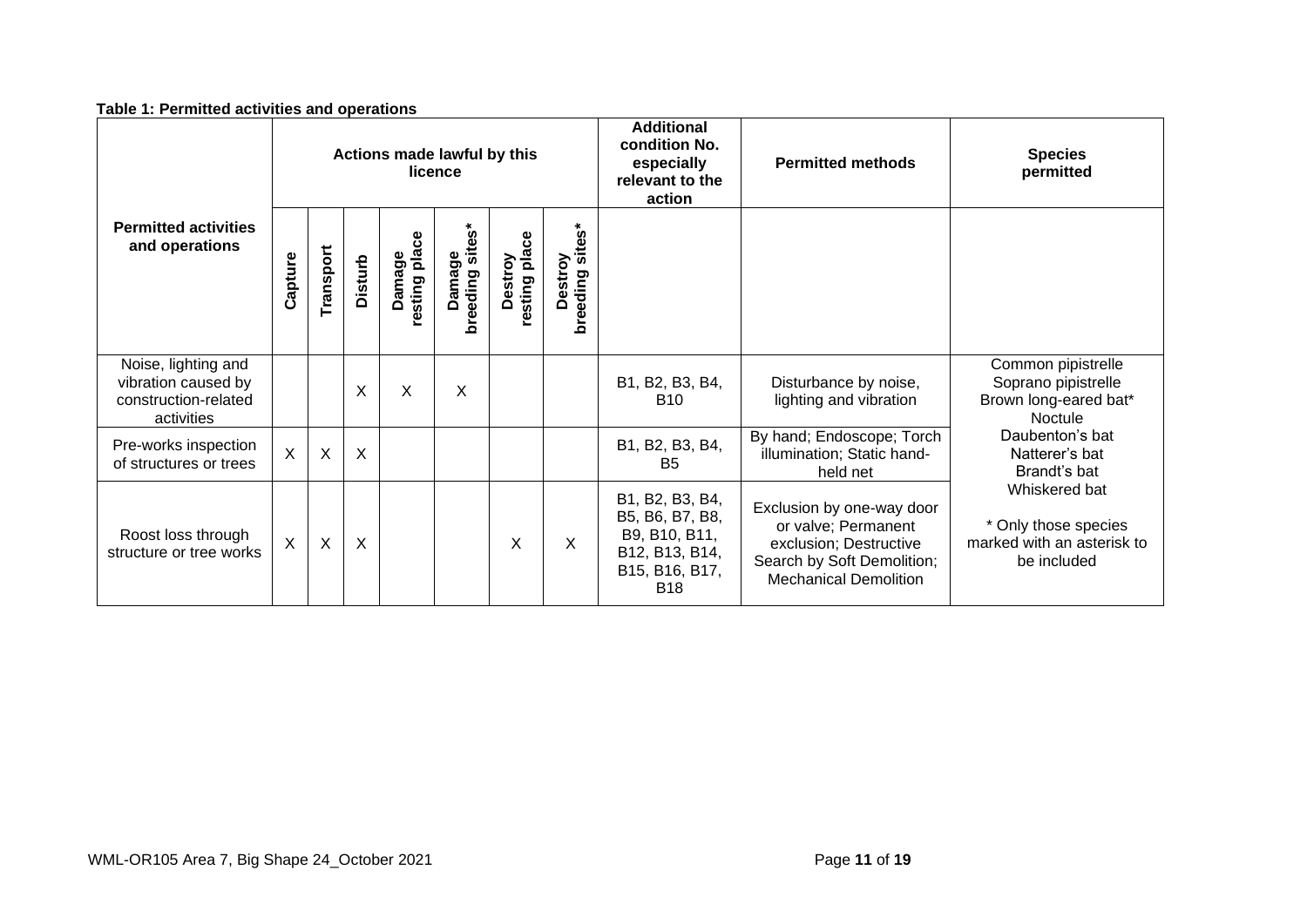## **Table 2: Licensable activities and maximum numbers:**

|                            | Licensable activities and maximum numbers: |                  |                         |                                                            |                          |                                                                                                                                                                                                                                      |                                  |  |  |  |  |
|----------------------------|--------------------------------------------|------------------|-------------------------|------------------------------------------------------------|--------------------------|--------------------------------------------------------------------------------------------------------------------------------------------------------------------------------------------------------------------------------------|----------------------------------|--|--|--|--|
| <b>Species</b>             | Capture                                    | <b>Transport</b> | <b>Disturb</b>          | Damage resting<br>place                                    | Damage<br>breeding sites | <b>Destroy</b><br>resting place                                                                                                                                                                                                      | <b>Destroy</b><br>breeding sites |  |  |  |  |
| Common<br>pipistrelle bat  | $\overline{4}$                             | 4                | <b>Not</b><br>Specified | Indirect<br>disturbance<br>impacts to retained<br>habitat. |                          | $\mathbf{1}$<br>confirmed<br>common<br>pipistrelle day roost to be<br>destroyed.<br>11 trees with moderate<br>roosting potential and 7<br>trees with high roosting<br>potential to be removed.                                       | $\sim$                           |  |  |  |  |
| Soprano<br>pipistrelle bat | 5                                          | 5                | Not<br>Specified        | Indirect<br>disturbance<br>impacts to retained<br>habitat. |                          | 1 confirmed soprano<br>pipistrelle day roost and 1<br>confirmed soprano<br>pipistrelle mating site to be<br>destroyed.<br>11 trees with moderate<br>roosting potential and 7<br>trees with high roosting<br>potential to be removed. | $\blacksquare$                   |  |  |  |  |
| Daubenton's bat            | $\overline{5}$                             | 5                | <b>Not</b><br>Specified | Indirect<br>disturbance<br>impacts to retained<br>habitat. |                          | 2 confirmed Daubenton's<br>bat day roosts to be<br>destroyed.<br>11 trees with moderate<br>roosting potential and 7<br>trees with high roosting<br>potential to be removed.                                                          |                                  |  |  |  |  |
| Natterer's bat             | 5                                          | 5                | <b>Not</b><br>Specified | Indirect<br>disturbance<br>impacts to retained<br>habitat. |                          | 0 confirmed, and up to 3 low<br>conservation status roosts<br>likely present.<br>11 trees with moderate<br>roosting potential and 7<br>trees with high roosting<br>potential to be removed.                                          | $\blacksquare$                   |  |  |  |  |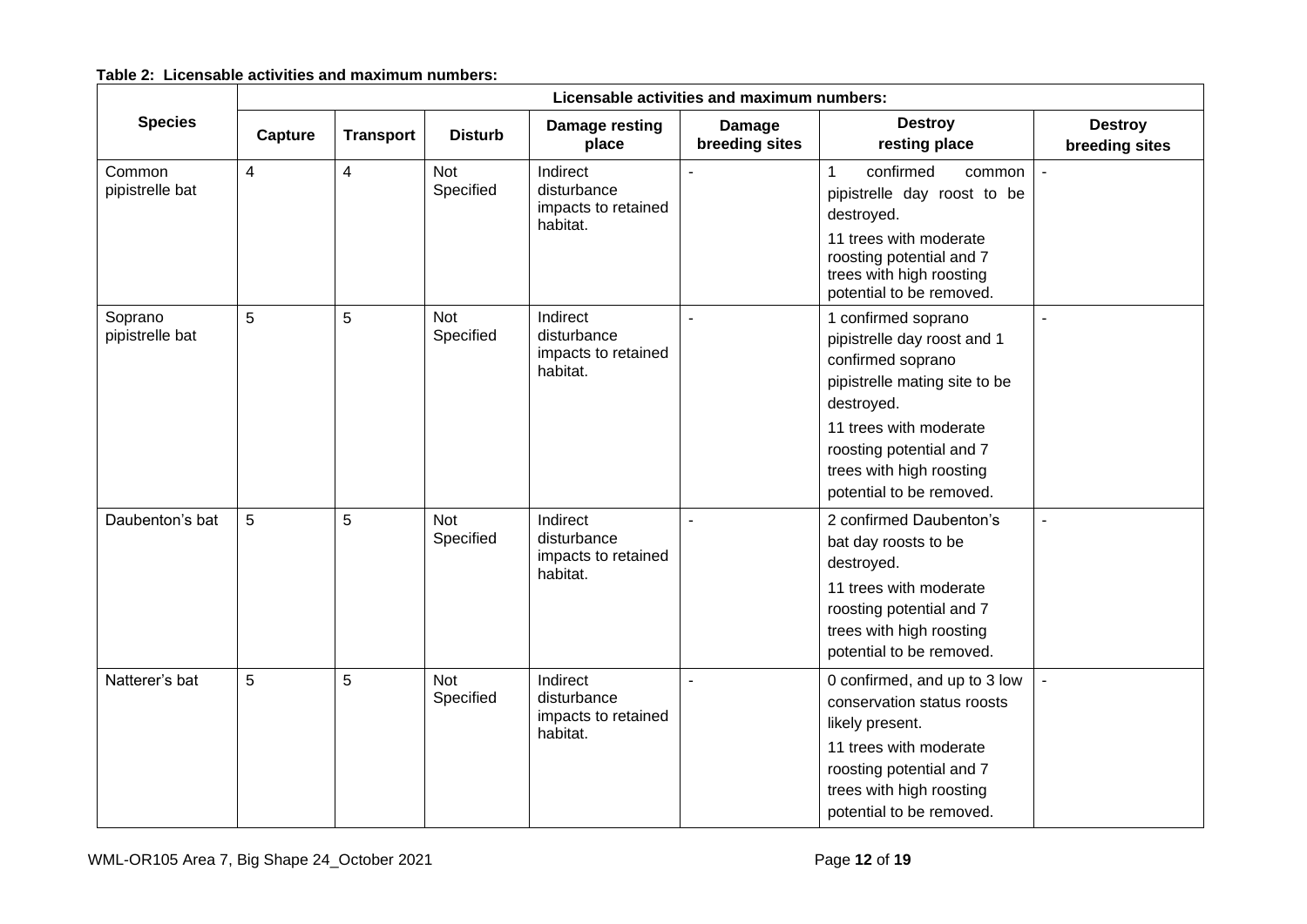| Whiskered bat           | 5  | 5  | Not<br>Specified                                     | Indirect<br>disturbance<br>impacts to retained<br>habitat. | $\sim$      | 0 confirmed, and up to 3 low<br>conservation status roosts<br>likely present.<br>11 trees with moderate<br>roosting potential and 7<br>trees with high roosting<br>potential to be removed. | $\blacksquare$                                                             |
|-------------------------|----|----|------------------------------------------------------|------------------------------------------------------------|-------------|---------------------------------------------------------------------------------------------------------------------------------------------------------------------------------------------|----------------------------------------------------------------------------|
| Brandt's bat            | 5  | 5  | <b>Not</b><br>Specified                              | Indirect<br>disturbance<br>impacts to retained<br>habitat. | ÷.          | 0 confirmed, and up to 3 low<br>conservation status roosts<br>likely present.<br>11 trees with moderate<br>roosting potential and 7<br>trees with high roosting<br>potential to be removed. | $\overline{a}$                                                             |
| Brown long-eared<br>bat | 10 | 10 | <b>Not</b><br>Specified                              | Indirect<br>disturbance<br>impacts to retained<br>habitat. | ÷,          | 1 confirmed brown long-<br>eared bat swarming site to<br>be destroyed.<br>11 trees with moderate<br>roosting potential and 7<br>trees with high roosting<br>potential to be removed.        | 1 confirmed brown<br>long-eared bat<br>maternity roost to be<br>destroyed. |
| Noctule bat             | 9  | 9  | Not<br>Specified                                     | Indirect<br>disturbance<br>impacts to retained<br>habitat. |             | 1 confirmed noctule mating<br>roost to be destroyed.<br>11 trees with moderate<br>roosting potential and 7<br>trees with high roosting<br>potential to be removed.                          | ÷,                                                                         |
| <b>Maximum total</b>    | 48 | 48 | Indirect disturbance impacts to<br>retained habitat. |                                                            | $\mathbf 0$ | 7 confirmed, and up to 9<br>low conservation status<br>roosts likely present.<br>11 trees with moderate<br>roosting potential and 7<br>trees with high roosting<br>potential to be removed. | 1 confirmed                                                                |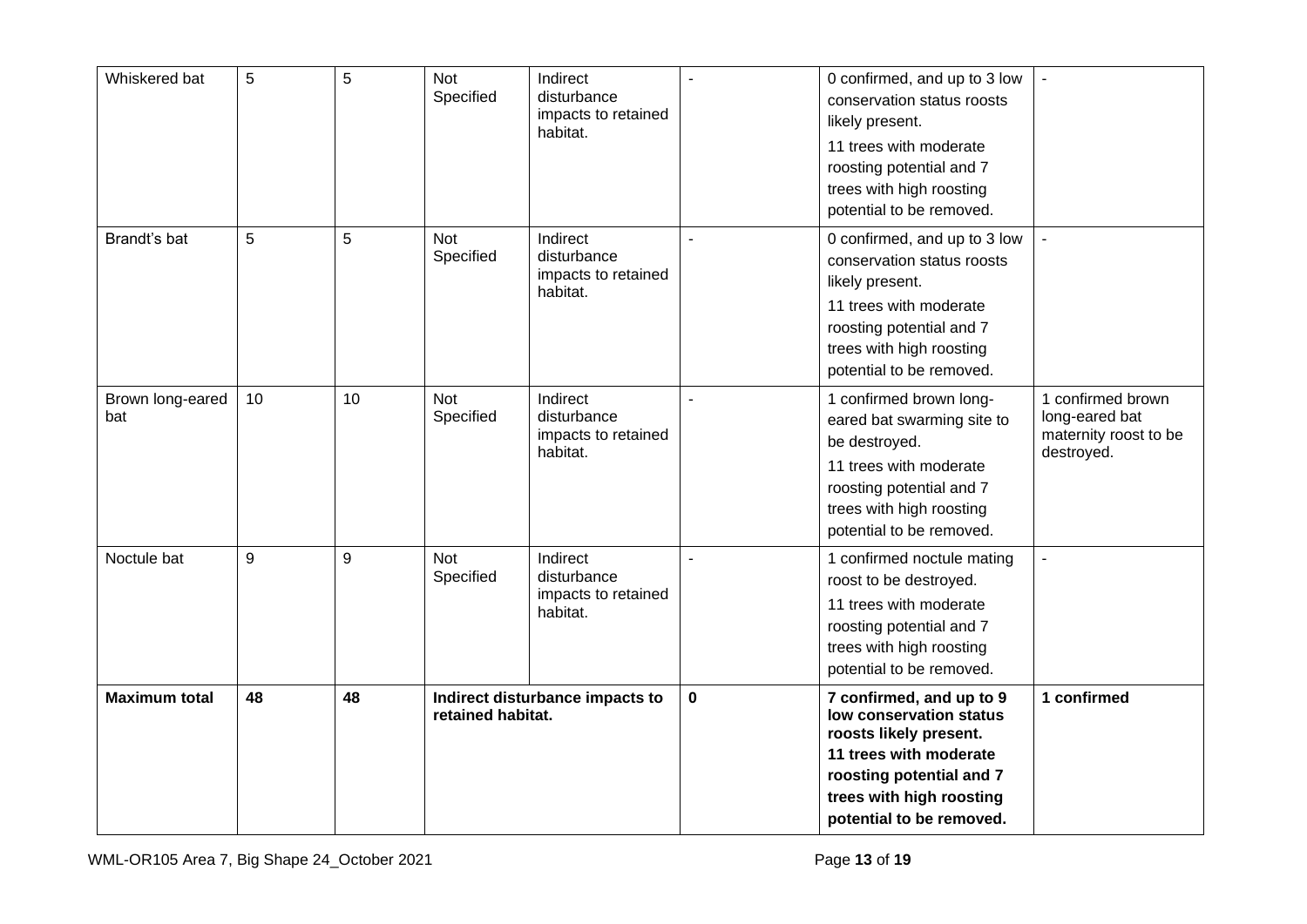The maximum number(s) stated in the above table refers to the maximum number of individuals of the stated species that can be captured or transported under the terms of this licence and the maximum number/s of resting places (see definition B26) or breeding sites that can be damaged or destroyed under this licence (if applicable).

## **ANNEX B LICENCE CONDITIONS**

## **Working under this licence:**

- B1. This licence is only to be used in connection with the Project Description and only when alternatives recognised by the Named Ecologist or an Accredited Agent are not appropriate to the conservation of bats.
- B2. The Licensee, the Named Ecologist, Accredited Agents, the Appointed Person and Assistants must adhere to the activities and timescales agreed in the Area 7, Big Shape 24 Work Schedule**.**
- B3. The Named Ecologist or an Accredited Agent must ensure that all those involved with the licensed works understand by way of a 'tool box talk' that bats are present; the legislation relating to bats; measures that will be used to protect them; good working practices; licensed activities and what to do should bats be found. This information must be provided before any licensed works commence on site. A written record that this has been undertaken, and that it covers the above points, must be kept by the Named Ecologist or Accredited Agent and made available to Natural England or any police officer on request.

## **Methodology:**

- B4. All relevant animal welfare legislation must be complied with at all times.
- B5. All works must be undertaken using best practice methodology to ensure minimal risk to bats. Persons acting under this licence must abide by the advice on excluding bats, handling bats and working in bat roosts in the most up to date edition of the *"Bat Mitigation Guidelines"* and the *"Bat Workers Manual"*. "*The Bat Survey - Good Practice Guidelines*" are available from the BCT website. You are expected to check whether this guidance has been updated and if so, to ensure that you act in accordance with the most up to date version. In addition to this:
	- a) The use of endoscopes, artificial light from torches, Destructive Search by Soft Demolition (see Definition in Annex Condition B27) temporary obstruction of roost access, temporary or permanent exclusion methods (including installation) and use of static handheld nets must only be undertaken or directly supervised by the Named Ecologist, or an Accredited Agent.
	- b) Where capture and/or handling of bats are necessary, only the Named Ecologist, Accredited Agent, or an Assistant may do so. Capture/handling/exclusion of bats must only be undertaken in conditions suitable for bats to be active.
	- c) Where bats are discovered and taken under this licence they must either be relocated to a suitable roost for the species, or where bats are held this must be done safely and bats released on site at dusk in, or adjacent to, suitable foraging/ commuting habitat in safe areas within or directly adjacent to the pre-works habitat. Where a bat is unexpectedly discovered in adverse weather conditions, condition B14 must be followed.
	- d) Endoscopes and handheld nets are only to be used to assist with the locating and capture of bats.
	- e) Temporary and permanent exclusion must be carried out using techniques specified in the most up to date edition of the '*Bat Workers Manual*'. If one-way exclusion devices are to be used, each device must remain in position for a period of at least 5 consecutive days/ nights throughout a spell of suitable weather conditions, or longer until these conditions prevail.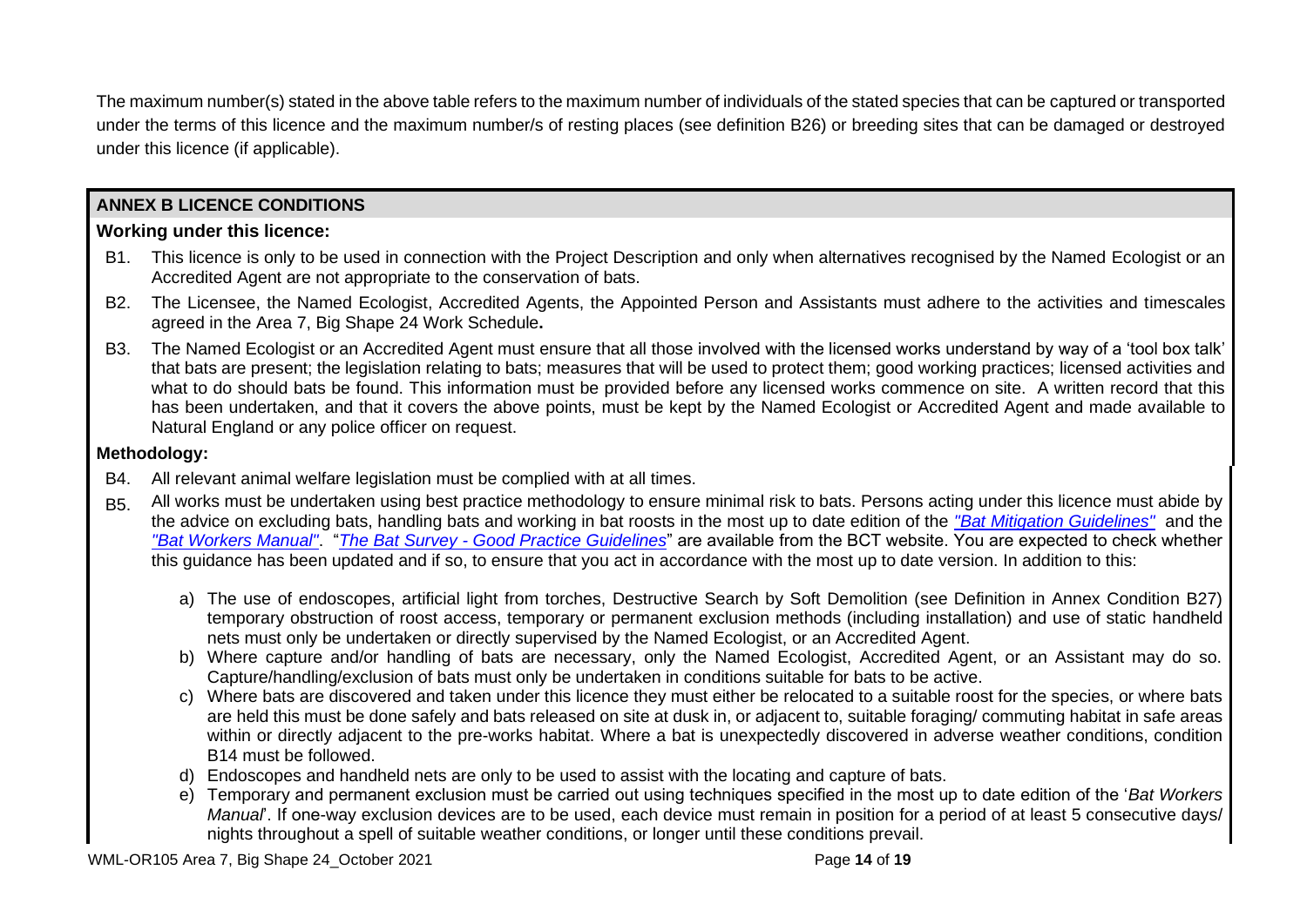- f) Prior to destructive works, an inspection using torches and/or an endoscope must be performed internally to search for the presence of bats. If any bat species covered by this licence is found and is accessible, each will be captured by gloved hand or hand-held net, given a health check and then each placed carefully inside a drawstring, calico cloth holding bag or similar for transport.
- g) Following inspection and exclusion operations, the removal of any feature with bat roost potential, will be only performed by hand and under direct ecological supervision. Where applicable, materials will be removed carefully away and not rolled or sprung to avoid potential harm to bats. The undersides of materials will be checked by the Named Ecologist or Accredited Agent for bats that may be clung to them before removal.
- B6. For structures or trees that are safe to inspect and that possess Potential Roosts Features (PRFs) that can be accessed, pre-works inspection/s or climbing inspection/s will be undertaken no more than three days prior to demolition or tree felling. For known roosts and PRFs consisting of cavities (or similar), Destructive Search by Soft Demolition / Soft Felling (see Definition in Annex Condition B27) will take place on the same day as the pre-works / pre-felling inspection.
- B7. For PRFs confirmed as containing no bats, the PRF will be immediately destroyed / felled or made unsuitable for bats. Materials used for soft blocking must be appropriate for intended purposed and not risk entrapping or capturing bats or other wildlife.
- B8. For PRFs that contain bats, bats will be removed in line with the procedures specified in Condition B5 above.
- B9. Should bats be discovered inside a structure or tree and cannot be successfully captured due to the nature of the roost feature, the Named Ecologist or Accredited Agent or tree climber will withdraw. In this circumstance, during the active bat season (April-October), an emergence survey followed by dawn re-entry survey in suitable weather conditions will be undertaken in relation to the confirmed roost (using infrared (IR) cameras) to identify when bats have left the roost and not re-entered. This will be followed by re-inspection of the feature or tree and soft blocking of the roost prior to being destroyed or felled or made unsuitable for bats. If an inspection of the structure or tree is not possible then it must undergo a Destructive Search by Soft Demolition or Soft Felling (see Definitions in Annex Condition B27).

## **Impacts**:

B10. Disturbance of bats and damage and/or destruction of bat roosts will be limited to those structures or trees shown on the Area 7, Big Shape 24 Licence Area Bat Impacts Map.

## **Undertaking works on roosts under this licence:**

- B11. A written record must be kept of capture and exclusion efforts undertaken, including weather conditions (including over-night minimum temperature and rainfall), numbers and species of bats captured/taken and duration of exclusion process.
- B12. Destructive Searches by soft demolition or soft felling (See Definition in Annex Condition B27) may only be carried out when it is dry and mild and after temperatures have not dropped below 8°C for 4 days.
- B13. Licensable activities impacting satellite, maternity and hibernation roosts (see Definition in Annex Condition B26) must not be undertaken while the roost is in use for these purposes. Where the roosts are excluded ahead of seasonal use, appropriate compensation (if required) must be in place and available for use prior to exclusions taking place.
- B14. If individual bats are discovered unexpectedly, including during periods of adverse weather, then the following steps must be taken:
	- a) Works to that structure or tree must stop immediately. If the Named Ecologist or an Accredited Agent is not on site, he/she must be contacted immediately to attend the site.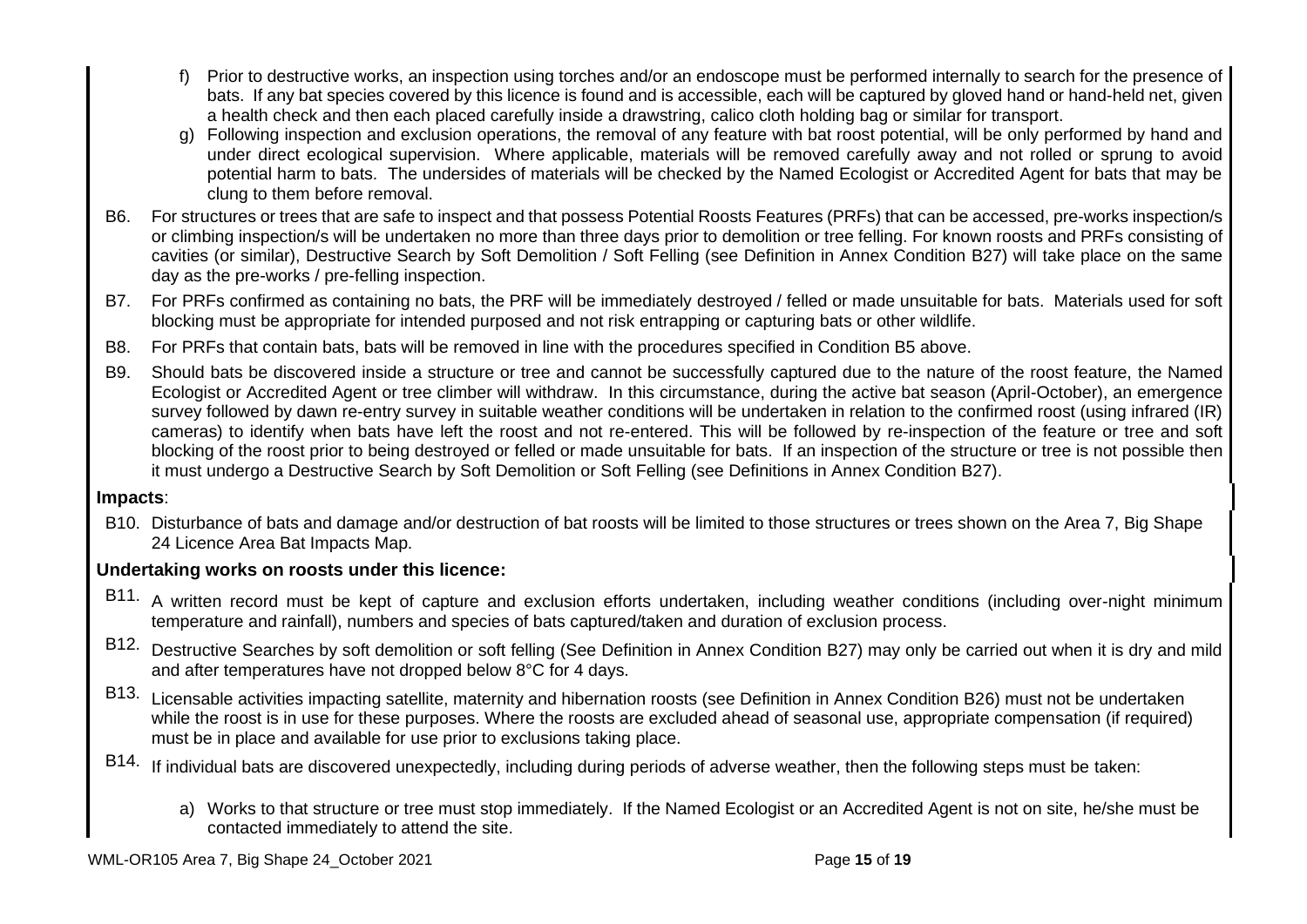- b) Do not expose the bat or cause it to fly out of the roost on its own accord.
- c) The bat must only be handled by the Named Ecologist or an Accredited Agent unless it is in immediate danger. The bat must be carefully placed in a lidded ventilated box with a piece of clean cloth and a small shallow container with some water. The box must be kept in a safe, quiet location.
- d) Care must be taken to avoid rousing the bat during transfer to a suitable location which may be a suitable hibernation box or other alternative roost constructed, providing a safe, quiet environment with stable, suitable temperature and relatively high humidity, safe from further disturbance.
- e) The Named Ecologist must re-assess the feature and determine whether works can continue under this licence, or whether a modification to the licence is required before works re-commence. A written record must be kept of this decision and made available to Natural England or any police officer on request. This incident must also be reported on the licence return form.
- f) Any underweight or injured bats must be taken into temporary care by an experienced bat carer and looked after until such time that the bat can be transferred to a suitable replacement roost at the same site, or weather conditions are suitable for release at the same site.
- B15. Natural England must be notified in writing, to HS2wildlifelicensing@naturalengland.org.uk, within 48hrs of encountering one or more bats of any species.
- B16. Provision must be made for prompt assistance to deal with any injured bat. Any injured or dead bats must be reported to Natural England on the licence return form.
- B17. Mechanical Demolition (see Definition in Annex Condition B27) of a structure must only take place after the structure been declared free of bats by the Named Ecologist or Accredited Agent.

## **Compensation and mitigation:**

- B18. All compensation features as shown on Figures E3i must be erected or created adjacent to the impacted areas under the direct supervision of the Named Ecologist or Accredited Agent.
- B19. Bat roost compensation and mitigation measures must be provided in accordance with those set out in Table 3 and Table 4 below.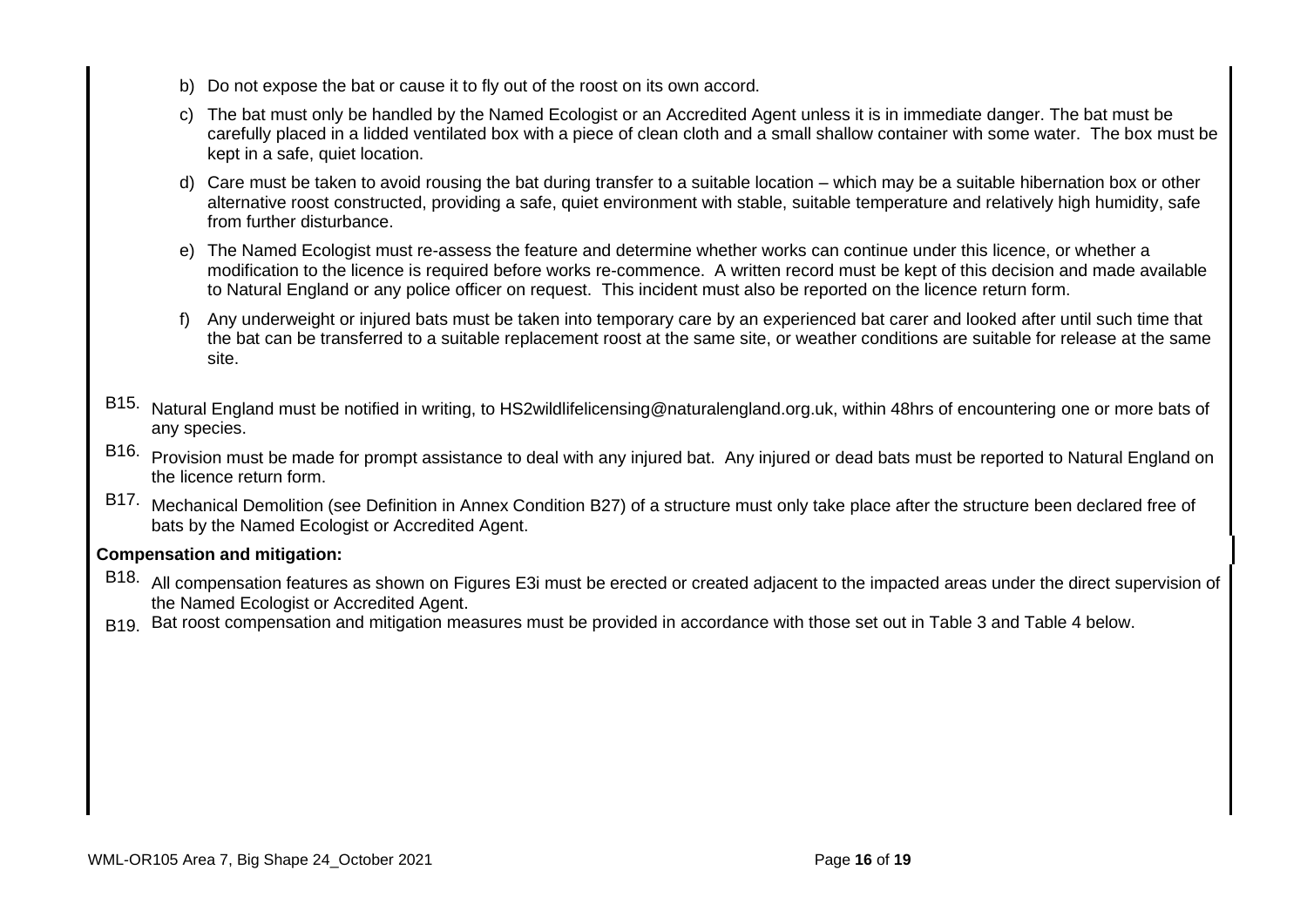## **Table 3. Provision of bat roost compensation and mitigation measures as specified on the Area 7, Big Shape 24 Licence Area Bat Habitat Creation Maps.**

| Roost feature type (existing confirmed roost or PRF)                           | <b>Compensation ratio</b><br>(roost mitigation feature: roost or tree lost) |
|--------------------------------------------------------------------------------|-----------------------------------------------------------------------------|
| Annex 2 species (any roost type)                                               | 4:1                                                                         |
| Maternity / hibernation / mating roost (any species)                           | 4:1                                                                         |
| Non-Annex 2 species (any roost other than maternity, hibernation or<br>mating) | 2:1                                                                         |
| Trees with PRFs (moderate potential only)                                      | 1:2                                                                         |
| Trees with PRFs (high potential only)                                          | 1:1                                                                         |

## **Table 4. – Details of roosts and PRFs to be lost and number of replacement features required**

| <b>Species</b>           | Roost<br>conservation<br>value           | <b>Number</b><br>affected<br>directly | <b>Compensation ratio</b> | Minimum number of compensatory RMFs required                                 |
|--------------------------|------------------------------------------|---------------------------------------|---------------------------|------------------------------------------------------------------------------|
| Common<br>pipistrelle    | Low                                      |                                       | 2:1                       | 2 (provided as bat boxes)                                                    |
| Soprano<br>pipistrelle   | Low                                      |                                       | 2:1                       | 2 (provided as bat boxes)                                                    |
| Soprano<br>pipistrelle   | Moderate                                 |                                       | 4:1                       | 4 (provided as bat boxes)                                                    |
| <b>Noctule</b>           | Moderate                                 |                                       | 4:1                       | 4 (provided as bat boxes)                                                    |
| Daubenton's<br>bat       | Low                                      | 2                                     | 2:1                       | 4 (provided as bat boxes)                                                    |
| Brown long-<br>eared bat | Moderate                                 |                                       | 4:1                       | 4 (provided as bat boxes)                                                    |
| N/A                      | Trees with<br>$PRFs - high$<br>potential | 7                                     | 1:1                       | 7 (veteranisation features cut into retained trees, plus landscape planting) |
| N/A                      | Trees with<br>$PRFs -$                   | 11                                    | 1:2                       | 6 (veteranisation features cut into retained trees, plus landscape planting) |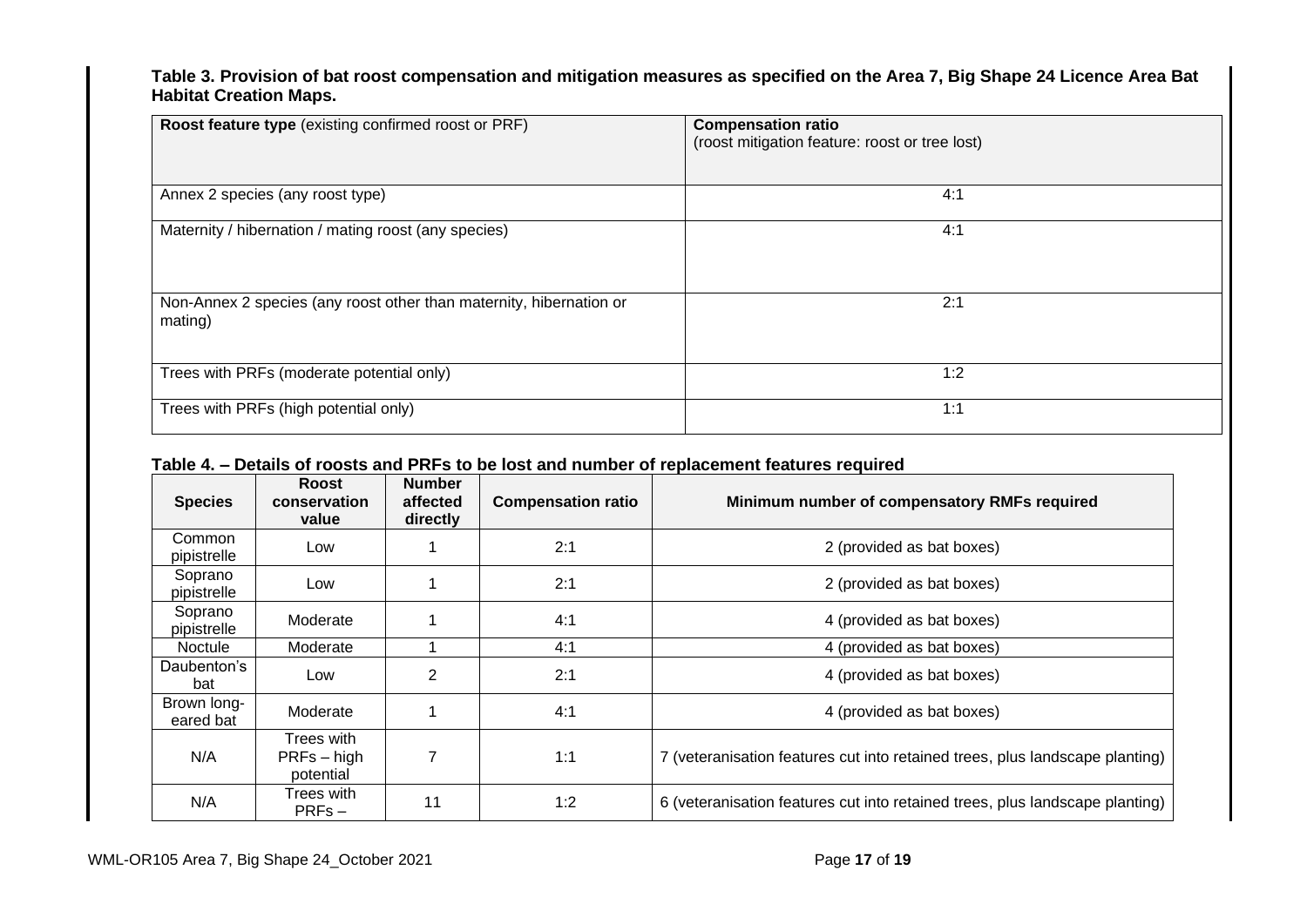|                                                                                | moderate<br>potential |                                                      |     |                                          |
|--------------------------------------------------------------------------------|-----------------------|------------------------------------------------------|-----|------------------------------------------|
| Tree<br>dwelling bat<br>assemblage<br>(8 species<br>as detailed<br>in Table 2) | Low                   | To be<br>determined<br>following<br>felling<br>works | 2:1 | Final number TBC following felling works |

B<sub>20.</sub> A roost mitigation features may comprise either a suitable bat box, an existing PRF on a felled tree which has been relocated to an adjacent enhancement area (i.e. a 'monolith' if laid on the ground) or a new 'veteranised' feature created within either a retained tree or on a felled and relocated monolith.

## **Post-development site maintenance and habitat management requirements:**

- B21. Maintenance of bat boxes must comply with the HS2 Technical Standard Ecological Monitoring Strategy (ECMS) (ref: HS2-HS2-EV-STR-000-000029 C01 dated October 2018).
- B22. In accordance with the Environmental Minimum Requirements (see Definitions) for HS2 Phase One, the licensee must submit to Natural England the Ecology Site Management Plan (ESMP) for Area 7, Big Shape 24 for review and approval, at draft stage and any future versions.

## **Post-development monitoring and reporting requirements:**

- B23. Post-impact bat population monitoring must be implemented, in accordance with section E4.2b of the Area 7, Big Shape 24 Method Statement and E5b of the Area 7, Big Shape 24 Work Schedule (see definitions above).
- B24. An annual monitoring report outlining the results of monitoring and an assessment of any significant impacts must be submitted annually to Natural England following the completion of all specified methods in each calendar year for the duration of monitoring works (see Condition 16 of the licence).

B25. It is a condition of this licence that the following reports are completed and returned to Natural England as specified:

I. Report of action within 14 days (two weeks) after the expiry of the licence;

II. Interim annual reports.

III. Report on the Conservation Status of the bat species present within Area 7, Big Shape 24 Licence Area during the operational phase to be submitted to Natural England for review. This should be after the monitoring in Year 8 has been completed.

## **Definitions used in this annex:**

B<sub>26</sub>. For the purpose of this licence the following roost types are defined as:

- a. **Day roost**: a place where individual bats, or small groups of males, rest or shelter in the day but are rarely found by night in the summer.
- b. **Night roost**: a place where bats rest or shelter in the night but are rarely found in the day. May be used by a single individual on occasion or it could be used regularly by the whole colony.